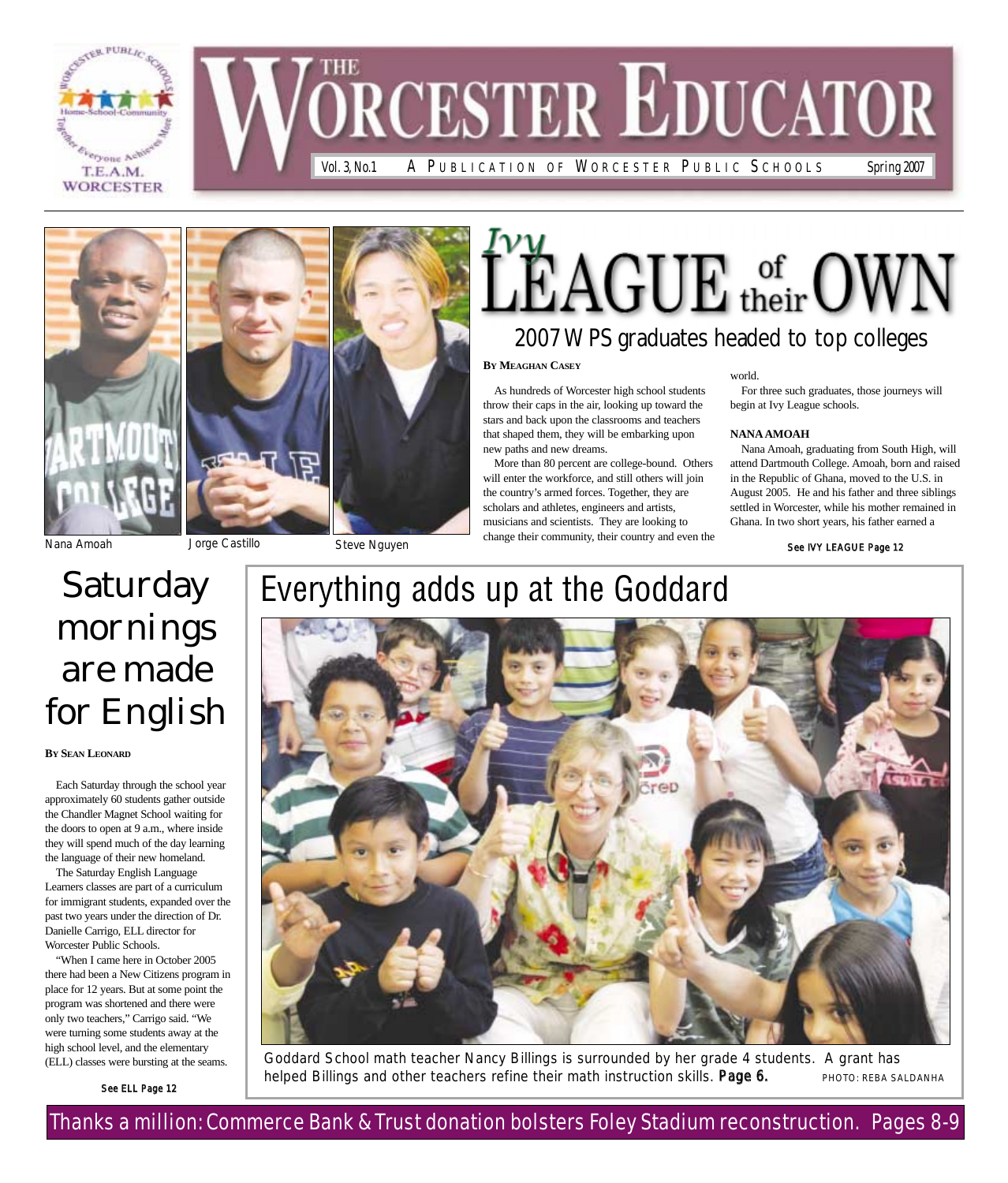## City of Worcester

Konstantina B. Lukes Mayor

Worcester School **Committee** Konstantina B. Lukes Chair Dr. Ogretta V. McNeil Vice Chair

John L. Foley John Monfredo Mary A. Mullaney Joseph C. O'Brien Brian A. O'Connell, Esq.

Published by: Worcester Public Schools Dr. James A. Caradonio Superintendent

Submit stories to: Joan M. Fitton, Manager Governmental Relations and Elementary Initiatives Worcester Public Schools 20 Irving St. Worcester, MA 01609 Tel: (508) 799-3110 Fax: (508) 799-8158 fittonj@worc.k12.ma.us

Produced by: GRANT COMMUNICATIONS CONSULTING GROUP Boston ◆ New York (781) 598-8200 gccg@grantgroup.com



prepare our youth for our mutual futures?

We — parents, educators, students and citizens — will find some answers from the National Center on Education and the Economy (NCEE). NCEE and the New Commission on the Skills of the American Workforce published an important report, Tough Choices or Tough Times (TCCT). Our country is competing with many other nations that are educating large numbers of highly educated workers willing to work for salaries that are much lower than U.S. rates. What are the skills that our students need so that they can compete and succeed in this everincreasing world-wide competition?

Our students cannot just be highly proficiency in key subjects — reading, writing, speaking, mathematics, science, literature, history and the arts — but they must also be creative, innovative and know how to be effective team members. "The best employers the world over will be looking for the most competent, most creative, and most innovative people on the face of the earth and will be willing to pay them top dollar for their services. (TCTT, page 7). Future professions require education beyond a high school diploma; we must prepare our students to enroll in and complete college.

This issue of The Worcester Educator shows how our WPS staff members are preparing WPS students for the future that Tough Choices or Tough Times describes.

Our elementary teachers are improving their own understanding of math so that their students will meet world-class math standards. Stop & Shop sponsors Family Math Nights, when parents and children discover creative and innovative ways to learn math together.

Students at the Roosevelt School are using donated computers for doing

research and improving their writing skills.

May Street teachers model for their students and their colleagues how to be members of a high-functioning team that collaborated to improve students' academic skills.

The future demands that we all have higher expectations, both for ourselves and for our students. While it sounds easy to elevate expectations, Dr Jeff Howard from the Efficacy Institute engaged principals and administrators to examine their assumptions and practices for motivating their students to attain and exceed academic proficiency.

The TCTT report expects that American high schools will increase the rigor and relevance of their academic offerings. The Small Learning Communities in our WPS high schools have responded to this challenge and are demonstrating positive student-performance outcomes. Junior Achievement and Assumption College have introduced Burncoat High School students to college life and the college admissions process.

Each day our world and society become more and more diverse. We interact with people who come from different countries and cultures and who speak different languages. Students in Doherty High's "Hablathon" show us how to celebrate their school's diversity.

The young women who play tennis at South High are learning the skills for being effective team members.

The future requires education beyond high school and even beyond college. More than 80 percent of our WPS graduates intend to enroll in post-secondary education. Our teachers and counselors prepare our WPS graduates so that Ivy League colleges such as Dartmouth, Yale and Cornell have accepted them.

Our teachers and students will continue to acquire and demonstrate the skills and knowledge that they need in order to meet the challenges of the 21st century. They are making Good Choices and, as you can see, will continue to experience Good Times.

*Dr. James A. Caradonio is superintendent of schools.*

## New special education director brings 30 years' experience

#### **BY SEAN LEONARD**

Stephen Gannon, director of special education in the Reading, Mass. Public Schools for the past seven years and former director of special education in Amesbury, will take the helm of the Worcester Public Schools special education department in the fall.

Gannon said he is eager to take on a new challenge in Worcester.

"One of the reasons I applied to Worcester is that I attended a conference and there were a number of teachers from Worcester there. I heard their excitement about what they were doing and the programs in place," Gannon said.

"The district has highly professional, very qualified people and I'm very fortunate to be inheriting them," he added.

Gannon, who earned his undergraduate degree from Lindenwood College in Missouri and a master's in special education from Boston University, with some graduate work done at Penn State, has worked in many capacities over his 30-year career as an educator.

He was the former director of the Paul Center in Chelmsford, which provides educational and recreational programs for persons with disabilities, and he was also a special education teacher in Saugus and in the Hamilton-Wenham Regional School District.

He is also a longtime special-education consultant and a professor at Lesley and Cambridge colleges.

Gannon says he was inspired to work in special education at a very young age, from the help he received from a parochial school teacher in Lynn.

"I tell everyone that I am a disabled person," he said. "I was severely dyslexic and a non-reader. I was very fortunate



Stephen Gannon is eager to get started as the new special education director for Worcester Public Schools.

that I came across a great teacher in fifth grade who believed in me and taught me a whole new approach to reading. Today, I am a voracious reader and if it weren't for Sister Marietta at (the former) St. Michael's School in Lynn, I might have gone down an entirely different path in life. I got into Special Education because Sister Marietta was there for

me and I wanted to be there for other kids."

Gannon said he sees his role as director to support the teachers and create an environment to provide the best possible education for all students. He said the division between special education and regular education should be transparent.

"They're not my kids and your kids. They're our kids," he said, adding that the schools must do whatever it takes, including use of cutting-edge technology, to make each student learn.

Citing one example, Gannon said a student in Reading was struggling with a visual impairment. The department received a grant for a SMART Board, essentially a high-tech chalkboard, where everything written on the board showed up on the student's computer monitor. Also, with the touch of a button, the SMART Board graphs out algebraic equations and has other features such as mapping programs and puzzles that help to engage autistic children.

Because the SMART Board was so successful in the special-education setting, Gannon said today every classroom in Reading's new high school has a SMART Board.

Gannon, who early in his career also served as the City of Lynn's recreation director, said he prefers the challenges presented in diverse, urban communities, and looks forward to building on the success of the Worcester special education department.

Gannon, who plans to establish secondary residency in the city, lives on the southern coast of Maine with his wife, Barbara. Their daughter, Emily, works in the music industry in New York City.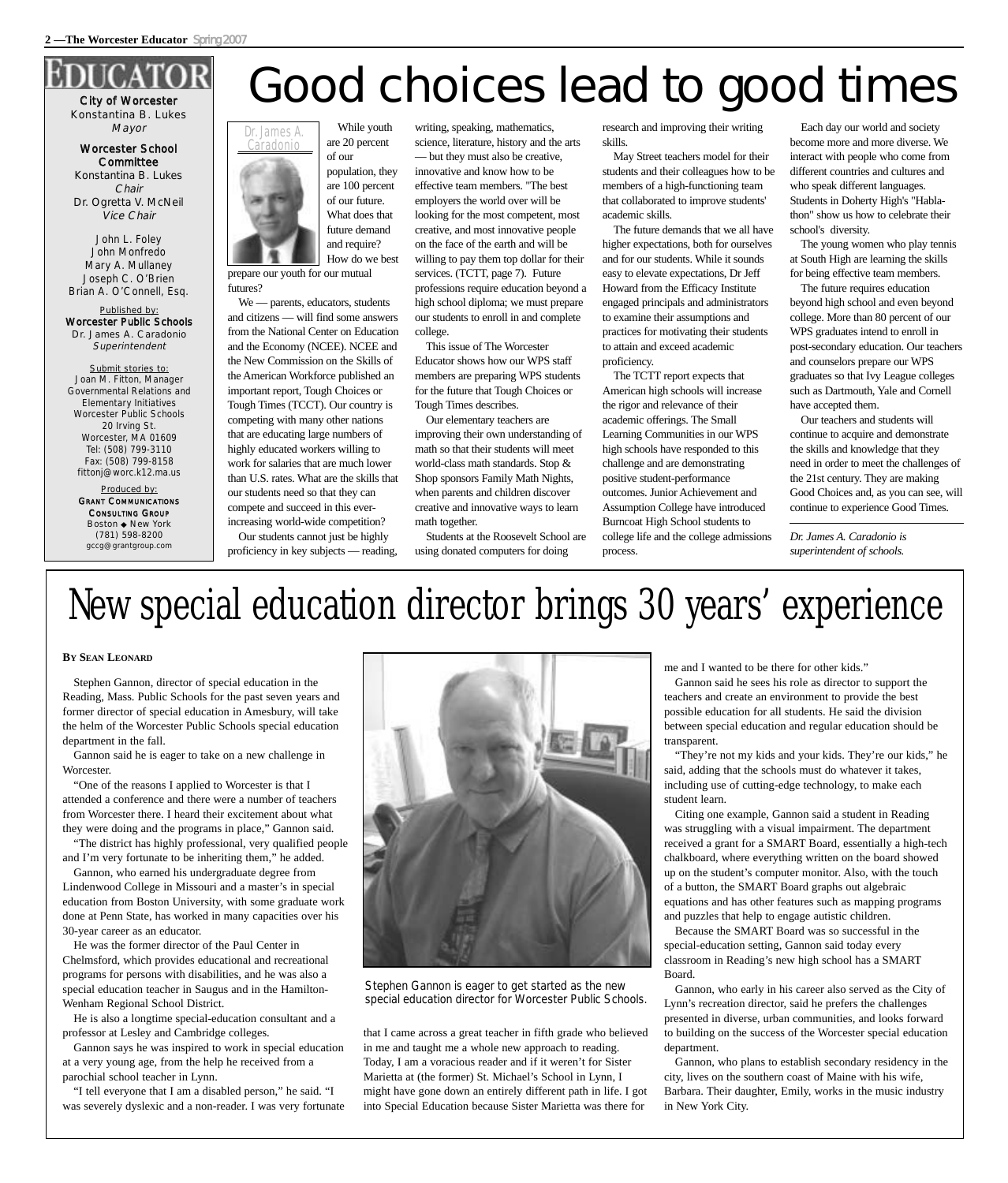## 2007 Awards

**Dr. John E. Durkin Award** Barbara Sargent

**Frances Perkins Award** Dr. Deborah M. Sinkis

**John Adams Award** John Hennessey

**Administrative Secretary of the Year** Carmen L. Colon

**Instructional Assistant of the Year** Kathy Blais

**John Lapomardo Award** Robert A. Wyman

**John F. Doherty Award** Ronald W. Martin

**Educational Secretary of the Year** Cynthia Robinson

**Community Service Award** Karen Duffy

**Volunteer of the Year** Michelle Morin

#### **Thomas Jefferson Awards**

Donna Williams, Accelerated Learning Laboratory Rebecca Herskovitz, Accelerated Learning Laboratory Francis Weeks, Burncoat High School Lynne McKenney-Lydick, Burncoat Middle School James J. Hunter, Burncoat Street Preparatory School Jane Belanger, Canterbury Street Magnet Diane Driscoll, Chandler Elementary Community School Kandi Schmidt, Chandler Magnet School Michael Taylor, City View Discovery School Ronald White, Clark Street Developmental Learning School Fred and Sheryl LaMonda, Columbus Park Preparatory Academy Christine A. Walsh, Comprehensive Skills Center Christine Whalen, Doherty Memorial High School Sarah A Bowditch, Elm Park Community School Dr. Mohammad Salmassi, Flagg Street School Anne Boule, Forest Grove Middle School Donna MacDonald, Gates Lane School of International Studies Pastor Gary Richards, Goddard School of Science and Technology Judi Kirk, Grafton Street School Irene LaHair, Heard Street Discovery Academy Joseph DiGregorio, Lake View School Eugenie Lindblom, Lincoln Street School Tammy Lapierre, May Street School Margaret Ann O'Connor, Francis J. McGrath Elementary School Elleen Desautels, Midland Street School Gail McCarthy, Nelson Place School Mary Ann Toll, Norrback Avenue School Maria Gorsuch-Kennedy, North High School Jean Taylor, Quinsigamond School Kelly Roy, Rice Square School Jeffrey Lane, Roosevelt School Gregory Ricardi, South High Community School Dr. Christie Little, Tatnuck Magnet School Wanda Dominguez, Union Hill School Chad Malone, University Park Campus School Lin Hultgren, Vernon Hill School Sharon Perno, Vernon Hill School Denise Rodriguez, Vernon Hill School Sharon Foshay, Vernon Hill School Elizabeth Fitzgerald, Wawecus Road School Jayne Hughes, West Tatnuck School Stacey Hale, Worcester Arts Magnet School Maryalyce Donovan, Worcester East Middle School Stacey Lord, Worcester East Middle School Patricia Derosier, Worcester East Middle School Linda Kaufman, Worcester Technical High School



## Unsung heroes Schools honor stars at an Evening of Celebration

#### **BY MEAGHAN CASEY**

Every day, in every school across the city, a countless number of teachers, secretaries, administrators, staff members, volunteers and community members are dedicating themselves to the educational enhancement of Worcester students.

In May, 10 such individuals were honored at the WPS Evening of Celebration, conceived to applaud the work of the district's unsung heroes.

They include: Barbara Sargent, coordinator of the 21st Century After-School Programs; Dr. Deborah Sinkis, principal at McGrath Elementary School; John Hennessey, director of transportation; Carmen Colon, administrative secretary at Worcester East Middle School; Kathy Blais, instructional assistant at Quinsigamond Elementary School; Robert Wyman, custodian at the Roosevelt School; Ronald Martin, school shop teacher; Cynthia Robinson, secretary at Midland Street School; Karen Duffy, Worcester Credit Union president and CEO; and volunteer Michelle Morin.

Also honored that evening were the Thomas Jefferson Award winners, representing each school.

Superintendent Dr. James Caradonio thanked all of the honorees for their outstanding service. "Each and every professional in this school

district plays a critical role in its functioning – from the nurses and guidance counselors to the custodians and food-service workers, secretaries and instructional assistants, parents and community members and teachers and administrators. We are one family, committed to one goal, and that is raising the achievement levels of all of our students."









Above, Adams Award winner John Hennessey and Durkin Award winner Barbara Sargent; left, Administrative Assistant of the Year Carmen Colon of Worcester East Middle School.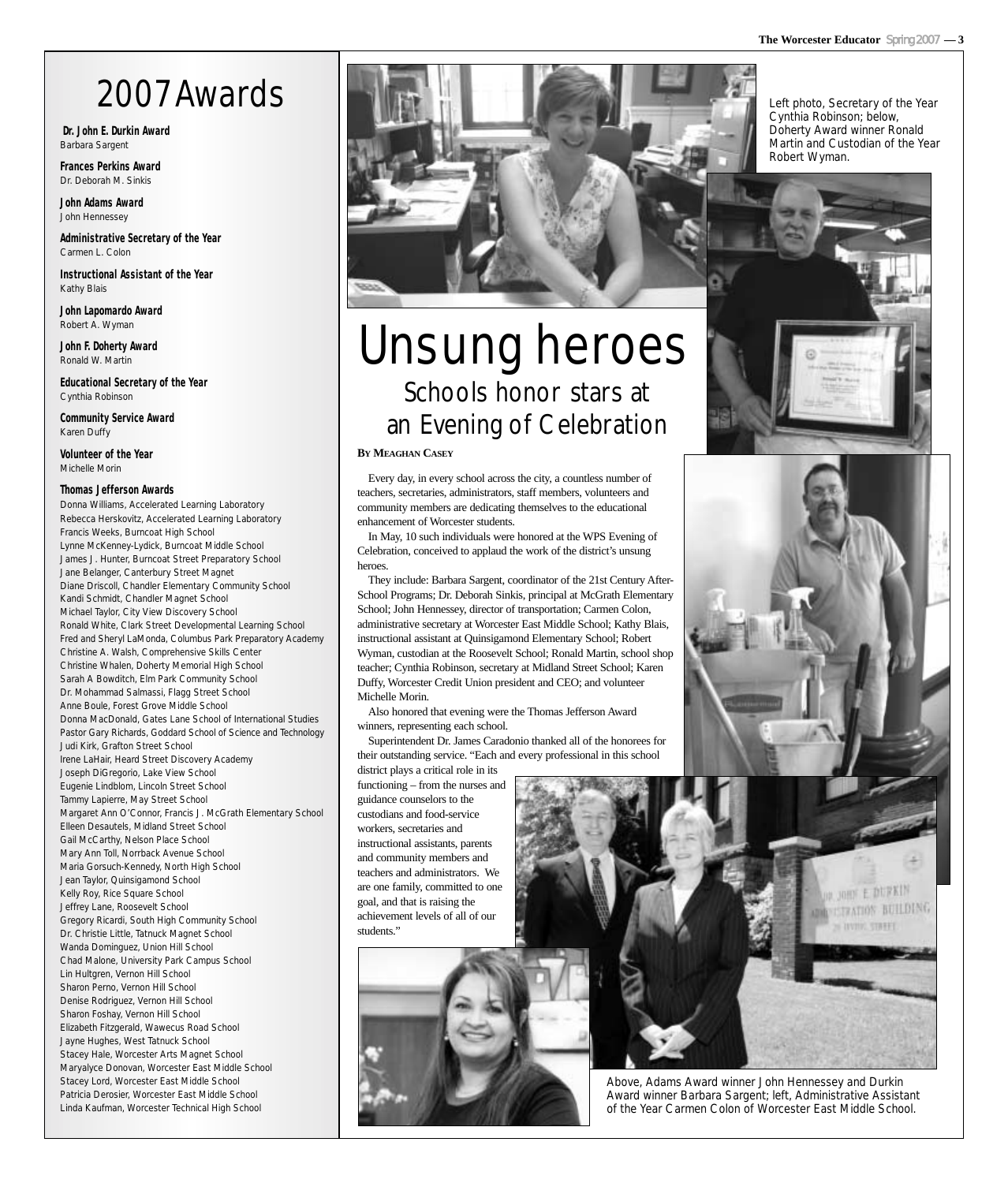#### $\dashv$ ALUMNI SPOTLIGHT $\dashv$

## **State's No. 2 man proud of Worcester roots**

#### **BY RICH FAHEY**

For Tim Murray, one of the biggest hurdles to overcome was this simple fact: No Worcester County official had been elected to a statewide office in 58 years.

So it wasn't just Deval Patrick making history last November when Patrick and Murray, the former mayor of Worcester, were swept into office by voters. Now Patrick and Murray are a team as the state's governor and lieutenant governor, and Murray said the new governor, just months into the new administration, has given him a prominent place at the table.

"I'm grateful to the governor for letting me get involved in critical decisions in the area of economic development and transportation, especially commuter rail," Murray said.

Murray, 38, attended Worcester Public Schools for eight years, first at the Flagg Street Elementary School and then the Forest Grove Middle School. He said he was inspired by a dozen or more of his teachers, but has a special spot in his heart for a fifthgrade teacher named Agnes Killilea at Flagg Street.

"She was ahead of her time with a creative writing program that stressed the importance of being able to communicate," said Murray. "She pushed us."

Murray, one of five children, went to



St. John's of Shrewsbury for high school. "My father was a teacher who took a second job and my mother is a registered

nurse," said Murray. "They valued education, and they worked hard to make sure I had the opportunity to attend St. John's."

Prior to his election as lieutenant governor, Murray was a three-term mayor of Worcester, the state's second-largest city. Under his leadership, Worcester moved forward with \$1 billion of new economic development projects many say are helping to transform an old industrial city into one that is well-positioned to grow in the new economy.

As mayor, he also chaired the Worcester School Committee and helped make the school system among the best urban systems in the nation. He built community partnerships to lower drop-out rates, launched school-based health initiatives and expanded after-school programs to support

working families.

After St. John's, Murray earned his bachelor's degree at Fordham University, and then put himself through law school, attending classes at night while working days as a substitute teacher and an advocate for homeless families. He earned his law degree from Western New England School of Law in Springfield and became a partner in the Worcester firm of Tattan, Leonard and Murray.

His political career began when he was elected to the Worcester City Council in 1997 and he became mayor in 2001. Prior to his elective service, Murray was active for many years in a wide range of community initiatives. He served on the boards of the Worcester Public Library, Worcester Historical Museum, Worcester Community Action Council, the Worcester Working Coalition for Latino Students and Preservation Worcester.

As an official elected statewide, Murray

has had to broaden his focus to include areas with which he was not familiar.

"Ironically, the finances are not all that different in the cities. They all have the same over-reliance on the property tax just as Worcester has. My biggest challenge has been getting to understand regional issues, from the Fall River-New Bedford South Coast area to the Merrimack Valley," he said.

He also noted the importance of serving as a voice for Central Massachusetts, again noting the paucity of officials elected statewide from the area.

Murray said he expects public education will be one of the priorities of the Patrick administration, given that both he and the governor spent years in urban public schools, and he is sure the problems and challenges those schools face won't be forgotten.

Murray said he can still recall the tough times that resulted from the adoption of Proposition 2½, when he was in the seventh grade, that saw teachers he respected laid off and worthy programs cut.

He is married to Tammy (Sullivan), an occupational therapist who works with school-age children. The Murrays live in Worcester with their daughters, Helen and Katerine.

*Each edition of* The Worecster Educator *will include a profile of a notable WPS alumnus. This is the first in the series.* 

## Roosevelt School technology updated by corrective action

#### **BY CAITLIN BOWLER**

Administrators at the Roosevelt Elementary School were pleasantly surprised late last fall when staff from the Massachusetts Department of Corrections approached them about receiving more than 200 refurbished computers as part of the department's Computers for Schools program.

Superintendent of Schools Dr. James A. Caradonio and Roosevelt Principal Mary Meade-Montague, along with 300 students, attended a presentation at which representatives from the Department of Corrections delivered the first 100 computers.

"It has been really nice to be on the receiving end of such a generous program," said Meade-Montague.

In the Computers to Schools program, inmates learn how to refurbish computers that have been donated by corporations, small business owners, or individuals. These are skills that individuals can take with them when they are released and re-enter the workforce.

"It's really a win-win," said Meade-Montague. "Our students can benefit so much from the educational activities these updated computers provide and individuals in the corrections system are learning valuable skills and contributing to schools

in a positive way."

This contribution of Dell GX 110 computers has allowed Roosevelt to replace outdated machines with newer ones that can run more applications more quickly. The restored computers are all Pentium 3 or faster and include a CD-ROM drive and sound cards, and come with CPU, monitor, keyboard and mouse.

Students use the computers for Internet research, general word processing and for more sophisticated educational software that complements curriculum. Each classroom currently has six computers and all computers donated will be used directly by students and not for administrative purposes.

"This has really been fantastic," said Meade-Montague. "Our students and staff are grateful to have access to updated computing technology, which is critical for students to master in the 21st century."

The Massachusetts Trial Court gave the Department of Corrections its largest donation to date when it donated 1,200 computers after upgrading its system. Recipient schools are chosen by comparing the number of computers per student, and selected through an agreement with the Massachusetts Department of Education.

Roosevelt will receive the second batch of computers before the next school year begins.



Roosevelt School students make use of computers donated from Massachusetts Department of Corrections. Pictured from left are Tyler Robertson, Kassidy Martin, Logan Calcagni and Justin Martin.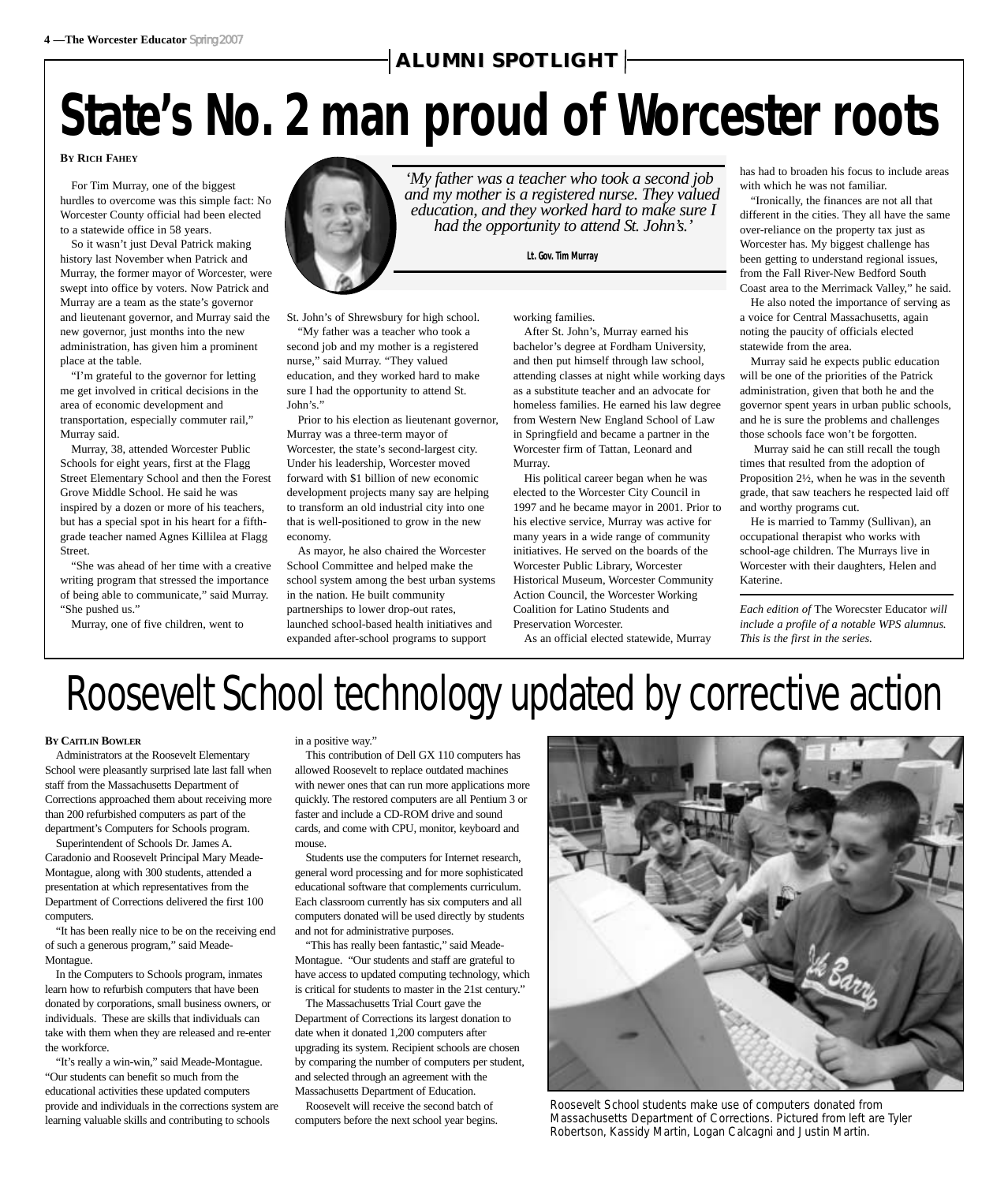# **May Street School is Gaining Traction**

#### **BY CAITLIN BOWLER**

The May Street School was featured in a report — "Gaining Traction" — published in April by the Donahue Institute at the University of Massachusetts, in partnership with state's Office of Educational Quality and Accountability. The report included results of a study in which researchers in 10 Massachusetts cities sought to determine the factors at play in successful urban schools.

Researchers found that there was a common range of factors present at better performing schools that contributed to a school's overall success.

At May Street in particular, the report cited "staff commitment and buy-in to major school improvement initiatives" as a key reason for the school's success.

Principal Dr. Karrie Allen also cited collaboration among staff, commitment to students and creating a positive learning environment, a willingness to embrace change and take on the challenge of adopting and implementing new initiatives throughout the year as key factors.

"Staff here really take ownership of student learning," said Allen. "It's a collaborative effort that requires a super level of communication among staff and hinges on the ability of our staff to remain focused."

The school adopts at least one new initiative each year, so staff members are bombarded with information as they learn the curriculum and skills required to introduce the material to the students and incorporate it into daily classroom life.

The report cited the Genre Initiative for innovation on the part of May Street educators and administrators. Faced with students struggling with genre-related questions on the English language arts MCAS test, staff set out to determine the cause and then adjust the curriculum as necessary to improve students' knowledge in this area.

The initiative's success "was crucial to achieving staff buyin to future changes, in large part because of the process that led to its success," said the report. Open communication and shared decision-making have become the norm at the school, which helps the committed staff continually adjust curriculum and processes to best meet the needs of students.

May Street and schools throughout the district share a common vision, educational philosophy, traditions and a commitment to collaboration among staff within each school

May Street School Principal Dr. Karrie Allen works with student Omaru Pewee.

and between staff and parents, said Allen.

"These are really best practices that my colleagues throughout the city are doing," she said.

What does the study really mean for May Street? "One of the best aspects of the study is that it gave teachers

a voice," Allen said. "Researchers gave educators opportunities to talk about the challenges they face as teachers, at both the small scale, daily level and in a broader scope. The teachers were thrilled."

The study's overall results suggest that when it comes to school life and teaching there are several crucial factors that can propel a school forward.

"We're hoping that the results will be shared with policy makers and legislators so that policy can align more effectively with observations from those on the ground," Allen said. "In order to get what we need to keep our urban schools running and improving, this is an incredible vehicle."



May Street students Jason Biba and Hannah Elwell.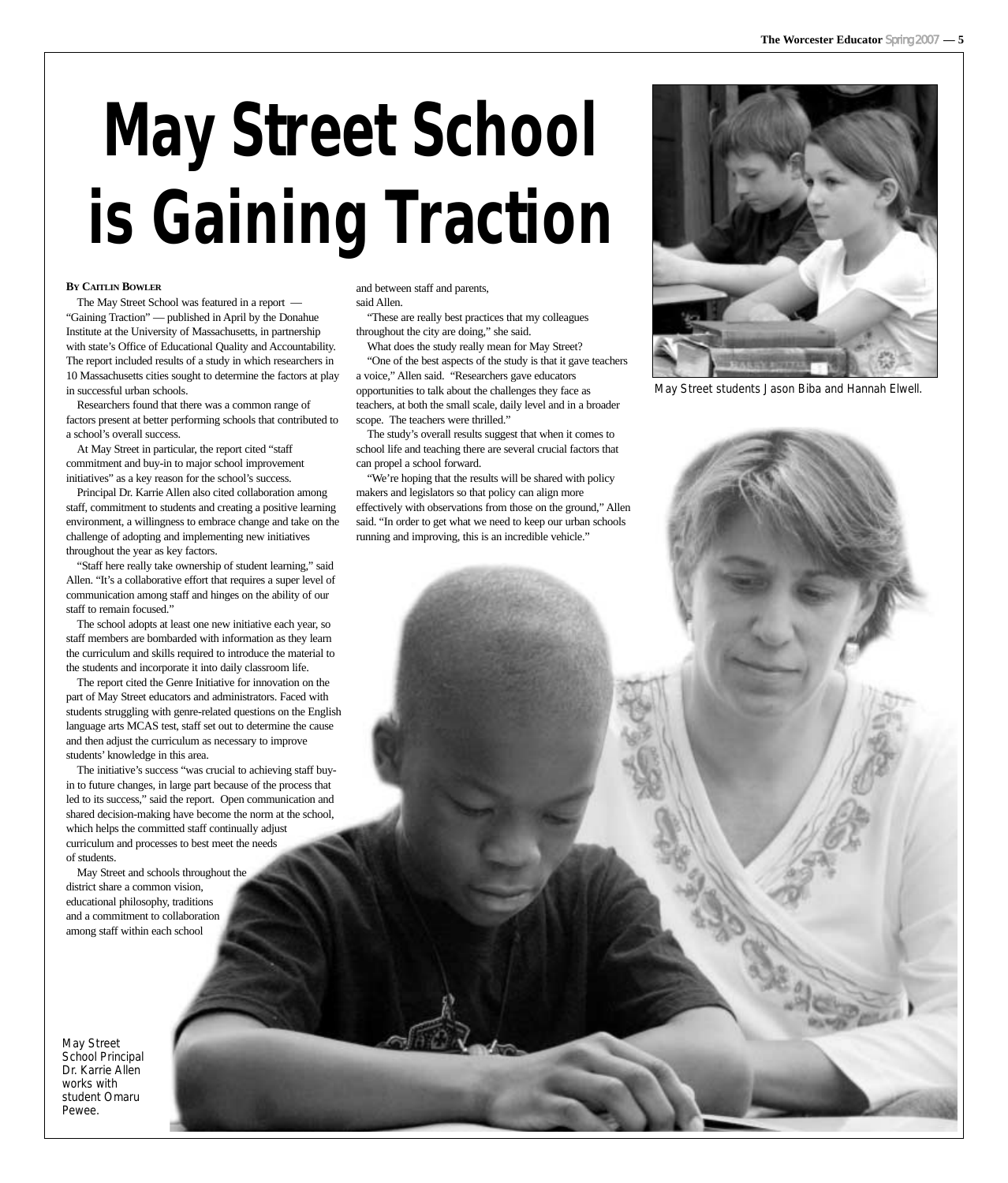# **IT ALL ADDS UP**

## Stop & Shop serves up tasty way for students, families to learn math

#### **BY MEAGHAN CASEY**

Learning  $+$  food  $=$  fun.

That's the concept behind Family Math and Science nights, hosted by area Stop & Shop stores.

While shoppers stroll down the aisles, checking items off their lists, Worcester students are getting a taste of math and science lessons. Whether it's counting Nabisco Teddy Grahams or making healthy snacks with granola, the hands-on activities help the students make immediate, realworld connections to what they're learning in the classroom.

"It's such a wonderful, successful program," said Worcester Public Schools Title I Coordinator Janet Lyons. "It really teaches parents and students how math and science are integrated in everyday life. They learn how visuals help with math and graphing and they understand how household items can help make learning fun."

WPS teachers staff the tables, setting up activities such as sorting, counting, measuring and estimating food in jars or guessing a food object through the senses. Students and parents also learn to make healthy eating choices. The materials are generously supplied by Stop & Shop.

"The managers — Paul Duhamel (formerly of the Lincoln Street Stop & Shop) and Michael Crowner (Grafton Street) — have been so excited and so generous – with free giveaways, snacks, printed materials, everything," said Lyons. "They open up their stores to us, and they're so dedicated to making it a great event."

The first Family Math and Science Night was funded through the Comprehensive School Reform grant and was held at the Lincoln Street store last year.

In November, two more events were held. Approximately 90 students and their families came out for the one event, representing Vernon Hill Elementary, Roosevelt and City View schools, among others. Another 137 students and their families attended the other event.

"Grandparents, aunts, uncles, siblings and cousins all participated," said Lyons. "It was an excellent turnout. We all had a great time."

The most recent Family Math and Science Night was held June 5 at the Grafton Street Stop.



Reading First facilitator Carol DiGregorio prepares her station for students to begin the math night festivities at the Lincoln Street Stop & Shop.

## **Federal grant helps Goddard teachers improve math skills**

#### **BY BILL BROTHERTON**

Dr. Michael Klugerman, director of mathematics content training for Mass Insight Education, said many teachers suffer from math anxiety. It's not their fault, it's just that math has never been a priority with state education officials and most teaching colleges' curriculums, he said.

That's all changing. Thanks to a Title IIB grant and a partnership with Clark University and MassInsight for Education, Klugerman is teaching an intensive, content-based course that aims to improve math instruction at the elementary school level. Worcester educators have embraced the course with open arms.

"The goal is to help improve teaching skills," said Klugerman, who earned his bachelor's degree at Yale and his Ph.D. in applied mathematics at MIT. "It's been great. I can't say enough good things about the Worcester staff. It's no secret that not everybody's first favorite subject is math, but this is a voluntary course ... These teachers have chosen to take the course and every one has been great."

Marion Guerra, principal of Goddard School of Science and Technology, where 19 teachers and staff have taken the course, said Klugerman's class has had an overwhelmingly positive impact on staff and students.

Staff members at both Chandler and WPS1 also have benefited from Klugerman's course. And it is intensive: the Worcester class has met 11 times, with each session lasting 3½-to-5 hours.



Goddard School math teacher Nancy Billings works with Morellia Hernandez.

Klugerman focuses on content. The grant also provides a coach who will work with the teachers in the classroom; that is the next step. "I focus solely on content and 'number

sense.' The large majority of teachers are from Goddard, and it gives teachers a chance to see what their peers are doing," he said. "We've had cross-grade participation. By that I mean

teachers from grades 3 to 6 work together. The sixth-grade teacher can see what direction the third-grade teacher is taking ... and the thirdgrade teacher can see what the sixth-grade teacher expects from students at that level." Klugerman admits that elementary teachers can be "phobic" about math.

From the first class, he attempts to put them

at ease. "I do provide a very supportive environment. There's no risk. It's very cool, and everyone seems to enjoy it. It is hard work, but these teachers are into it," he said.

There has been a change in mathematics teaching since most of us attended elementary school. Problem solving and thinking skills have become as important as knowing your multiplication tables. This, too, has confounded teachers and parents. Have you tried to help your kids with their math homework lately?

"Yes, there has been a shift," said Klugerman. "Math instruction is no longer devoted to flatout computation; it's moved to problem solving." The MCAS exam has also changed the way math is taught.

On a positive note, Massachusetts students lead the nation on national standardized math tests. However, fewer than half of the state's students possess a solid command. Recently, the state Board of Education took a hard line with its math curriculum. In the past, aspiring elementary teachers have been required to take only an 18-question math component on a general test that also includes history, language arts and other subjects. Now, to earn a license, teachers must pass a separate 40-question math test. Other higher standards — and support programs — to boost math skills for teachers old and new are also being discussed.

Once again, Worcester educators are ahead of the curve. And its teachers have never been more comfortable with math, which will help students' math proficiency reach a higher level.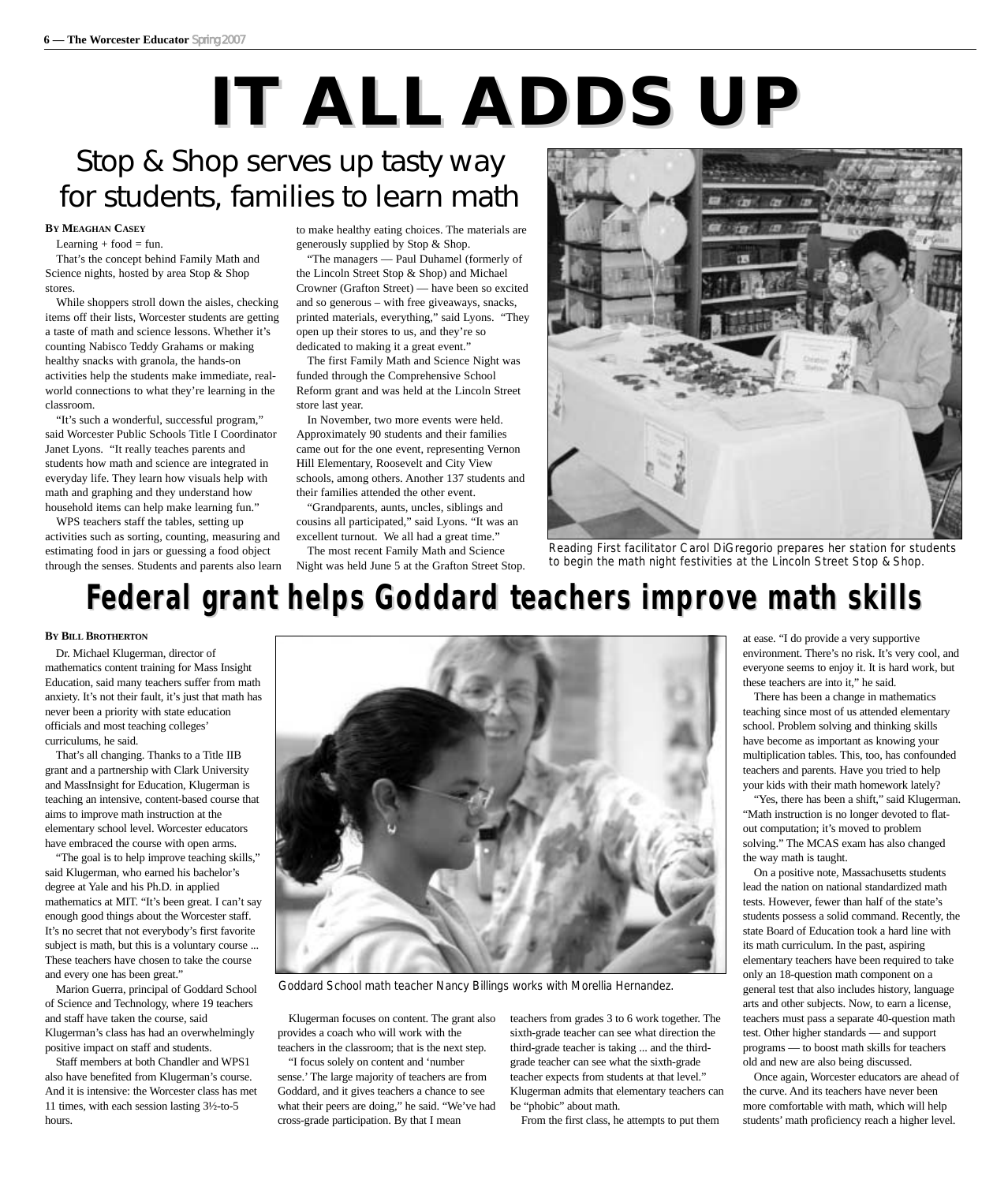8th Annual Young Woman of Consequence Award

# **She's Most Consequential**

## Burncoat High junior Leila Boudouani earns leadership award

#### **BY CAITLIN BOWLER**

Administrators and fellow students were exceptionally pleased when the City Manager's Advisory Committee on the Status of Women announced it had selected Burncoat High School junior Leila Boudouani to receive the 8th annual Young Woman of Consequence Award.

The award, which parallels the Woman of Consequence Award for adults, is granted to individuals, nominated by an educator or community member, who demonstrate exceptional leadership and whose action produces positive change in the community.

Burncoat Principal John Bierfeldt nominated Boudouani because, he said, "this award seemed to be a perfect match to the work that she's done here at Burncoat."

"She's such a self-starter," Bierfeldt added. "She sees something that needs to be addressed and she finds a way to address it. She's really a go-to person for me and many of the other faculty here."

Bierfeldt cited Boudouani's work with school's Peer Mediation Program as a prime example of her commitment to the school community and to the cause of anti-violence. The school lost funding for its program at the end of the 2005-06 school year and Boudouani took it upon herself to keep the group alive this past year. She is passionately committed to anti-violence and has been the driving force behind Burncoat's SAVE organization — Students Against Violence Everywhere.

"SAVE," said Boudouani, "focuses on the isolation of violence within Burncoat and keeping Burncoat a safe place for students."

At Burncoat she has also been influential in the creation of two other organizations: a debate club, which she started with the help of her AP English teacher and which will continue next year, as well as STAND —Students Taking Action Now Darfur — that raises awareness about the events taking place in Darfur. She has also

been a member of the Islamic Society of Greater Worcester's Youth Group for the past 10 years.

"Her leadership skills are what stand her apart from other students," said Bierfeldt.

Last fall the Burncoat administration nominated several students to apply for the National Youth Leadership Conference, a week-long conference held in Washington, D.C. Boudouani was selected and traveled to Washington to participate with other student leaders from around the nation.

"It was really a life-changing experience," said Boudouani. "I met students from all over the nation who just want to work to improve their communities. We worked on public speaking, learned how government works, how bills are passed, and by the end people really started taking on roles they might not have before coming."

As she talks about the prospects of college, Boudouani sounds animated and hopeful.

"It may change, but right now I want to study human rights. I plan to work with youth around the world," she said. "I'm just thankful for the people around me who have supported me, at school and at home. I've had some amazing mentors in my life."

Joseph O'Leary

South High School Laura Bill Burncoat Middle School Dang Tran Burncoat Middle School Megi Bezhani Forest Grove Middle School Taylor Moiles Forest Grove Middle School Conor Odell

Forest Grove Middle School

### **Boston Globe Scholastic Art Competition winners**  The following Worcester Public Schools students were winners in the 2007 Boston Globe Scholastic Art Competition:

#### GOLD KEYS GOLD KEYS SILVER KEYS THE SILVER SILVER SILVER SILVER SILVER SILVER SILVER SILVER SILVER SILVER SILVER SILVER SILVER SILVER SILVER SILVER SILVER SILVER SILVER SILVER SILVER SILVER SILVER SILVER SILVER SILVER SILV

#### Sarah Hunt

ALL High School Phong Phan

ALL High School

Alexis Gomez Forest Grove Middle School

Shannon Bush North High School

#### Zachary Allen

Burncoat High School Amanda Oliveras

Burncoat High School Elybeth Rodriguez

North High School Elda Arias Burncoat Middle School

#### Michael Fusaro

Burncoat Middle School Samuel Reddoch

Burncoat Middle School

La'Shay Kea Forest Grove Middle School Kaelyn Vik Forest Grove Middle School

Zachary Allen (2) Burncoat High School Amanda Addeo North High School Delgardo Blake North High School Elybeth Rodriguez North High School Mike Smith

North High School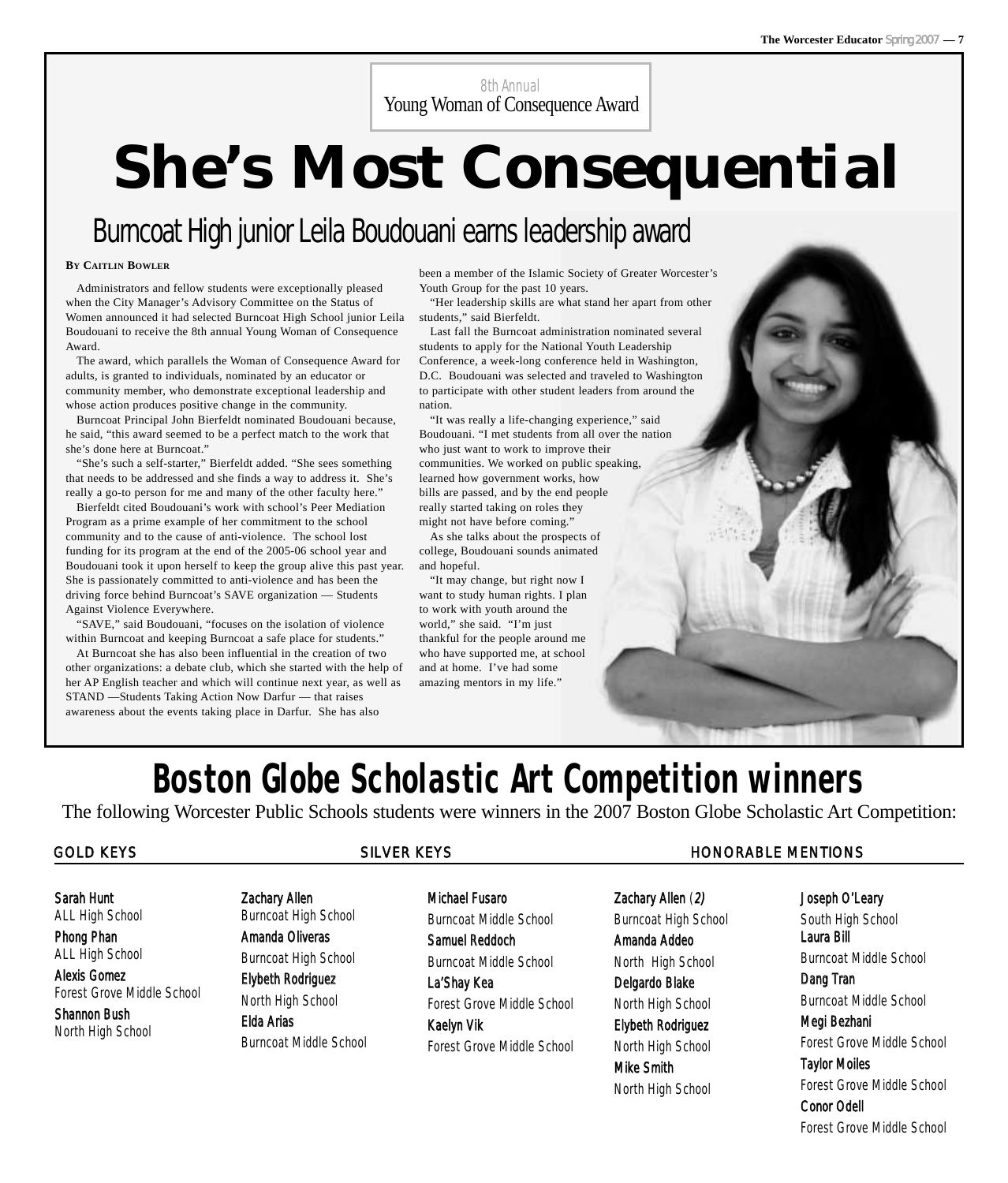are all in favor of a made-over Foley Stadium. **PHOTOS: REBA SALDANHA** 

## Commerce Bank donates \$1M toward renovations

#### **BY MEAGHAN CASEY**

This year has marked a number of milestones for Foley Stadium.

First purchased in 1922 and dedicated in 1962 to local war hero and former police chief General Thomas F. Foley, the athletic field observed its 85th anniversary – and 45 years with its current designation.

Thanks to a \$1 million donation from Commerce Bank & Trust, the legacy of Foley Stadium's rich past, as well as the hope for its bright future, will live on.

"Commerce has been an outstanding partner and embodies what it means to be a community bank," said David Brunelle, chairman of the Huddle Up for Foley campaign. "Because of Commerce's generosity, the next generation of high school athletes will have the privilege of playing on a

part of a campaign to replace the field's natural turf with synthetic turf and to renovate the stadium. Launched last fall, the campaign has raised \$1.8 million of its \$3 million goal. The remaining funds will be raised through community outreach and donations from charitable foundations, local businesses and alumni of the Worcester Public Schools.

"It's a really worthy cause that a lot of local community members feel strongly about," said Dr. Stephen Mills, WPS deputy superintendent and founder of the Worcester Educational Development Foundation. "We're fortunate to have had a sponsor step up so quickly, and we're hoping individuals and businesses will join the efforts in matching those funds."

"We're proud to take the lead in this important project," said David Massad, chairman of

The athletic facility, to be renamed Commerce Bank Field at Foley Stadium, is the home field for the district's football, soccer, lacrosse and field hockey teams and the host to more than 150 athletic events throughout the fall season. Upgrades to the field last took place in 1965, when the current stadium facilities were built. This included adding the seating for 4,800 fans, locker rooms, press box and lights.

The new turf will be a softer, no-burn, lower maintenance playing field that replicates grass, without the dirt, mud or mess. Additional renovations will include new aluminum bleachers, updated light fixtures and a rubberized running track in place of the asphalt one. Work is already underway and is expected to be finished by the start of the fall athletic season.



An artist's rendering of the Commerce Bank Field at Foley Stadium.

To support the campaign, donors can visit



tudents in the groundbreaking for the reconstruction of the field at Foley Stadium.





Deputy Superintendent Dr. Stephen Mills, above, and South High senior Raymond Davis, below, speak at the press conference.





From left, Mayor Konstantina Lukes shares a laugh with State Rep. Robert Spellane and City Manager Michael O'Brien at the press conference for the building of the new Commerce Bank Field at Foley Stadium.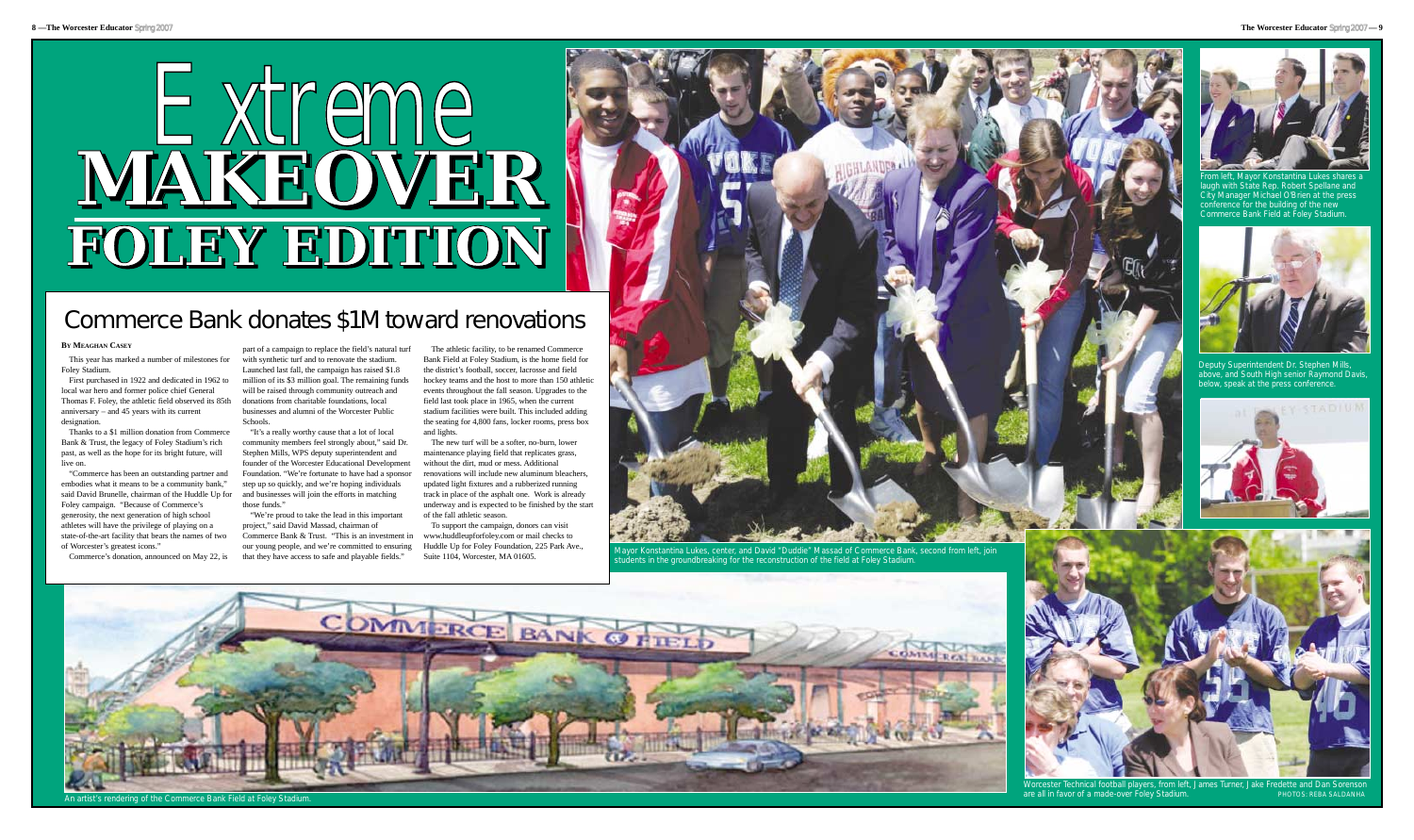# **Learned intelligence ned intelligence**

### Efficacy Institute teaches administrators to set high achievement expectations



While not everyone can become the next Tiger Woods, efficacy trainer Dr. Jeff Howard urged his audience to, in the very least, try.

Howard, the founder of the Efficacy Institute  $-$  a training and consulting firm dedicated to the belief that intelligence is a developmental process, not something that is fixed at birth or by socioeconomic or cultural factors – hosted a two-day training for Worcester Public School administrators.

In the midst of day one, a participant skeptically asked, for the sake of argument, "Can I become the next Tiger Woods?" Howard responded:

"You can become highly efficient in golf, and your child or grandchild – with the right combination of training and encouragement – can. The more we work at something, the more we strengthen our capacity to do it."

While there was some doubt about the capability of humans to achieve absolutely anything, Howard held his ground. "This is a radically different way of thinking about

things," he said. "Smart is not something you just are; smart is something you can get."

At its most basic, efficacy sets high expectations for achievement, fosters high levels of confidence and shapes effective effort.

"We must take responsibility for development and accept nothing but the best for all people and from all people," said Howard.

Founded in 1985, the Efficacy



Worcester Public Schools administrators share ideas during a round-table discussion during the Efficacy Institute training.

Institute has become a powerful voice in the national dialogue over school reform. The Institute has trained more than 30,000 educators, parents and community leaders in more than 50 school communities. The training is designed to enable educators, parents and community members to recognize that all children have the ability to learn at the highest levels and to give them the tools that will help those children reach high levels of achievement.

Dr. Jeff Howard founded the Efficacy Institute.

## **Safe Schools \$4 million grant will have lasting effect**

#### **BY RICH FAHEY**

The director of a federally-funded program that promotes safe and healthy schools is hoping to keep things going even after the current grant expires.

Funding for the Safe Schools/Healthy Students Initiative ends this year, but the programs put in place may keep running.

"At every point, we've considered the sustainability of the programs that we've set up," said Colleen O'Brien, the Worcester Public Schools project manager for the initiative, which is funded by the U.S. departments of Education, Health and Human Services, and Justice.

A \$4 million grant has allowed the schools to work towards four goals:

◆ creating a safe and healthy school environment;

◆ working to prevent substance abuse and violent behavior in youth and families;

◆ providing early identification, screening and prevention services to address health, emotional and behavioral problems which

interfere with student learning; and, ◆ increasing coordination of services between schools, families, parents and community agencies.

Safe Schools/Healthy Students is unique because it focuses not only on the student's behavior while in school, but also out of school, and enlists the help of the entire community in moderating it. It can be especially effective when it comes to issues such as gangs or substance abuse, problems that can affect an entire community.

"There's no question the crime rate affects a community's quality of life," said O'Brien.

The schools have formed a partnership with law enforcement agencies, including the Worcester Juvenile Court, and the District Attorney's office.

Worcester Public Schools has also partnered with the Donahue Institute at the University of Massachusetts to gauge the effectiveness of the programs, which have reached a total of 17,000 students in the last four years.

Some of the positive results include:

◆ A much more cautious attitude taken by middle school students in the Case Management program when it comes to tobacco and drug use, and a significant decrease in violent behaviors toward others.

◆ High school students in the Reconnecting Youth program showed a significantly more cautious attitude towards alcohol.

◆ Parents participating in the Strengthening Families programs reported significant improvements in family relationships/ attachments, organization/communication, strength/resilience and parenting skills. They also reported improvements in their children's social skills.

Other positive results included a one-third drop in the high school dropout rate, middle school students decreasing their self-reported cigarette use by one-third, and fewer middle and high school students reporting staying home due to safety concerns.

Many of the programs target at-risk middle school students. For instance, middle school students are bused after school to

neighborhood and community centers for recreational and educational programs; in general, after-school and summer programs have been greatly expanded.

One of the most important programs is Affected, which is a collaboration of students, the Worcester Public Schools, law enforcement, and the New England Dream Center. It strives to help at-risk students make positive life choices, develop conflict resolution techniques, and raise awareness about drug use and violence. A prevention program at heart, the program, in addition to teaching important life skills, also gives students instruction in media creation such as video production and enables them to put what they learn to use designing and producing music videos, public service announcements, and a documentary with positive messages for today's youth.

"The program is giving youth a voice to help prevent violence and drug addiction in the community through a multi-media campaign," explained O'Brien.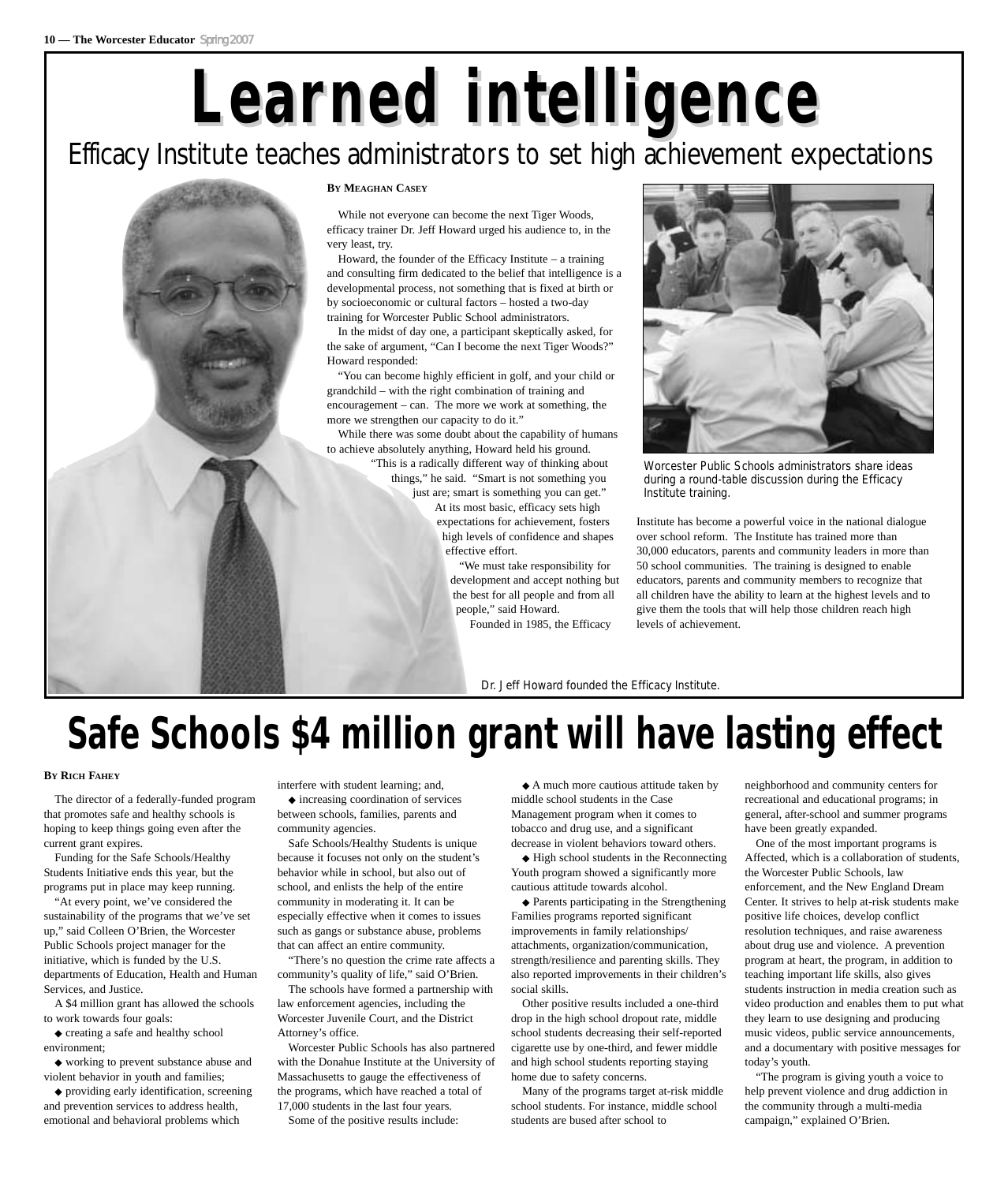

Burncoat High School students Beritta Barjul and James Arthur speak with teacher Judy Cradler during a math/science academy class at the school.

# **SMALL IS BIG SMALL IS BIG**

## Small-schools concept has been a huge success

#### **BY BILL BROTHERTON**

Worcester's small schools concept is preparing students for big-time success.

The goal of smaller learning communities at the high-school level is to emphasize individualized attention, high standards and flexibility to respond to the specific needs of each student.

Is it working? Is it ever.

Albert Vasquez, manager of Secondary Initiatives for Worcester Public Schools, shares these positive student-performance outcomes:

◆ The percentage of students passing their initial 10th grade English and math MCAS exams system-wide increased 4.8 percent and 5.2 percent, respectively. This exceeded the objective of 3.6 percent and 3.8 percent.

◆ During the end of the grant period (2004- 2005), 84.3 percent of Worcester high school students passed the initial 10th grade English MCAS exam. That's a 13.3 percent increase since the 2002-2003 school year.

◆ Also, 70.1 percent passed their initial math MCAS exam, in 2004-2005, an increase of 15.1 percent from 2002-2003.

◆ The percentage of Worcester highschoolers enrolled in honors courses increased 10.2 percent from 2002-2003 to 2004-2005.

◆ The district exceeded its objective to increase the number of students enrolled in

Advanced Placement courses by 10 percent over the three-year period. Students enrolled in AP courses rose from 430 in 2002-03 to 550 in 2005-06 — a 27.9 percent increase.

Parents are taking a much more active role in their children's education.

By the end of the 2005-06 school year, 14 smaller learning communities were up and running. Vasquez said there are now 17, each with its own leadership and teaching team. Career focus includes fine arts, business and finance, engineering and technology, health science, information technology and design and engineering.

The number of Worcester students heading to college is also on the rise. Institutions of higher learning have become partners with various smaller learning communities. Participants include Assumption College, Clark University, Holy Cross College, Quinsigamond Community College, University of Massachusetts Medical School, Worcester Polytechnic Institute and Worcester State College. In addition, partnerships with numerous businesses are ongoing.

Vasquez said 15 Worcester high school graduates in 2006 were accepted to Holy Cross.

Success did not come overnight. Thanks to enthusiastic, forward-thinking teachers and staff, this has evolved over more than a

decade. In 1994, Worcester Public Schools instituted the Career Pathways concept in its high schools. In 2000, a Carnegie Foundation planning grant allowed administrators and staff to widen the Pathways concept into smaller learning communities. Then in 2002, a three-year, \$2.5 million U.S. Department of Education Smaller Learning Communities grant was used to support professional development and convert the city's five high schools — Burncoat, Doherty, North, South and Worcester Vocational Technical — into smaller learning communities.

"These are much more rigorous courses," said Vasquez. "We've raised expectations for all kids, but the small-school way of life has made a huge difference with the average student who has potential. Many of these students are the first in their family to attend college and there's much more diversity, too.

"This is far different (than the standard teaching practices)," he added. "Teachers don't have a new group of students every year; most have the same kids for four years. They are engaged in conversation with other teachers ... It's working incredibly well, as the numbers prove."

Students are staying school more, too. The Worcester dropout rate has fallen to 4.2 percent, the lowest number of any urban city in the commonwealth, according to Vasquez.

## Doherty's "Habla-thon" celebrates diversity

Seventeen years ago, it started as a new way to raise money for charity – much different than your typical walk-a-thon, jog-athon, swim-a-thon, or even volleyball-a-thon.

Doherty Memorial High School Spanish teacher Judy Armen thought it might be fun to have a talk-a-thon, where her students would pledge to speak Spanish for the day. She threw out the idea to her classes and the response was enthusiastic.

They put

together a pledge sheet and had a contest to name the event with the results being "Habla-thon" ("hablar" means "to speak" in Spanish.) Permission was granted from the school administration,

and students went out and

It has been<br>most gratifying<br>me to stand in most gratifying to me to stand in the hall or in the classroom and hear kids speaking, comparing and contrasting their languages.

**Inguages.**<br>**Judy Armen<br><sup>/ Spanish teacher**</sup>

collected pledges from sponsors. The turnout was quite impressive and the event was a huge success. Proceeds went to local charities chosen by the participants and the students were proud to show off their linguistic skills, knowing they were helping others.

Somewhere along the line, Armen and her students decided to open up the Habla-thon to any student wishing to speak a second language, and even had a contest as to what to name this multicultural activity. By then, however, the term "Habla-thon" was so well established that the old title reigned.

"So, here we are 17 years later celebrating our diversity at Doherty," said Armen. "During our last Habla-thon we had almost 200 participants representing over 20 languages from Spanish to Albanian, Twi, Arabic, and more. It has been most gratifying to me to stand in the hall or in the classroom and hear kids speaking, comparing and contrasting their languages. It's also great to know that through their unselfish efforts and their generous sponsors we have been able over the years to help – at least in a small way – the homeless, disabled veterans, sick or needy children, victims of natural disasters, and domestic and wild animals."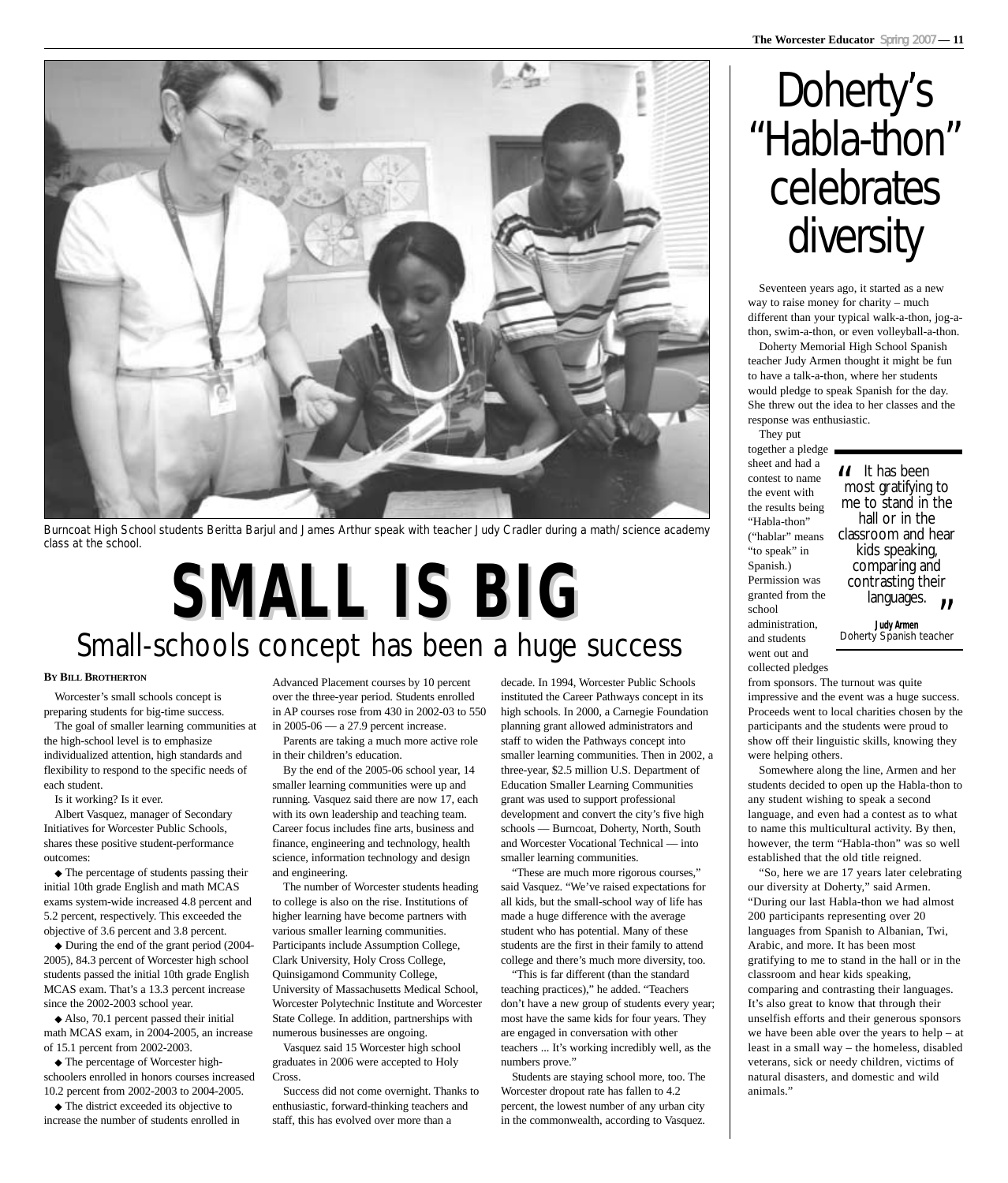### Saturdays are made for English

#### ELL: from Page 1

I made the case to the superintendent to expand the program to three high school (ELL) teachers, one middle school teacher and two elementary teachers."

Carrigo merged the New Citizens Program with another curriculum she launched at South High in 2005 called Entry Way, designed for older students with little or no English skills, and the programs moved this year to the Chandler Magnet School to form the Excellence for English Language Learners Program.

The program serves about 200 students of various heritages, with a growing population from African nations. The Saturday classes are funded by a \$38,000 state grant and give those who need additional instruction the time to catch up.

"These are children with gaps in their formal education …We're not just getting them up to speed academically, but teaching them the whole culture of schooling, that they have to raise their hand to go to the bathroom, cannot leave school anytime they want, and how to behave on a bus," Carrigo said.

"The children often bring skills that aren't credited," she added. "Some have built their own home in a refugee camp, have walked four miles for water and then stood in a line because there was a shortage."

Their resilience, she said, is what makes most of the students eager and committed to the challenge of learning English.

"I'm not a big fan of standardized testing, but we do want to keep the students until they pass (MCAS). The tests tell us if they need a little more time, and we give them that time if they don't drop out. We don't want to shuffle these students through because they've turned 18," Carrigo said.

Carrigo, a former professor at Texas Tech who also worked in Los Angeles schools and later as director of English Language Development for New York City schools, said she finds her work in Worcester Schools most rewarding.

"In New York City there are 1,358 schools and as an administrator I never got to see the kids … Here, Saturday is my time to spend with the students … All of us, the teachers and volunteers, adore what we do," she said.

Superintendent Dr. James Caradonio said Carrigo, "has developed a program that meets the needs of young men and women who, through no fault of their own — many times because of a political situation in their homeland — lacked the opportunity (for education)."

The final Saturday session this year is June 16. Classes will resume in the fall.



2007 South High seniors Jorge Castillo, left, and Nana Amoah will attend Yale and Dartmouth, respectively, in the fall.

## League of their own: Three 2007 graduates are going the Ivy route

#### IVY LEAGUE: from Page 1

degree in accounting at Worcester State College, and Amoah made his mark in the Worcester Public Schools.

He excelled at South High, taking four Advanced Placement (AP) courses in his senior year. He also emerged as a student leader, active in the National Honor Society and serving on the Executive Board for the senior class.

"I'll never forget the friends I've made and the dreams we shared, sitting down and planning senior activities, solving problems and learning from one another's cultures and different approaches," said Amoah. "This high school experience was completely new to me. The academic standards and the access to technology and the Internet are things I would not have had in Ghana."

If the transition to the U.S., the English language and "teenage Americana" were somewhat of a culture-shock for Amoah, so was the college admission process.

"I had a vague idea of what I wanted to do, so the moment I came here my junior year, I talked to a guidance counselor who was able to direct me to college lists, application packets and the interview process," said Amoah.

When his acceptance packet arrived, it was a moment of victory for the determined scholar.

"I was thrilled," said Amoah. "My family didn't believe that I could get into an Ivy League school, seeing that I was not fluent in English and only had two years in a U.S. public school. But I believed in myself and did it anyway."

At Dartmouth, Amoah plans to major in biomedical engineering and economics. He hopes to return to Ghana as a medical

practitioner or researcher.

"With a broad knowledge of technology and medicine, I want to be able to go back to Ghana and help move the culture forward," said Amoah. "Many of the third-world countries don't have the resources or the technology that they need, so it's essential for some of us to go in and help."

#### **JORGE CASTILLO**

South High senior Jorge Castillo will take his place next year at Yale University. Castillo applied and was accepted through the school's early-action program.

"It was so exciting when I got in," said Castillo. "When I visited the campus in October, I knew I really wanted to go there. It's top-notch in everything, plus it's still close to home"

Home for Castillo is Worcester, where he was born and raised. His parents moved from Puerto Rico to Worcester 20 years ago to begin a new life and start a family. Castillo attended City View Elementary and Sullivan Middle before entering South High, where he played baseball, basketball and golf. He was also a member of the band, in which he played the saxophone. Taking on a challenging course load, he enrolled in seven AP classes from his sophomore year to his senior year. This year alone, he took three AP courses.

At Yale, Castillo plans to major in history – a favorite subject of his, thanks to history teacher Ron Levine, who inspired him.

"I learned so much from him, and he was the one who really encouraged and advised me to apply myself and look into Yale," Castillo said.

Castillo will also pursue journalism, in hopes of becoming a sports journalist or sportscaster.

#### **STEVE NGUYEN**

North High senior Steve Nguyen, born and raised in Worcester, will attend Cornell University in the fall. Nguyen, who also attended Worcester East Middle School, is proud of his public school background.

"The Worcester Public Schools offers a lot of things besides academia, experience-wise," said Nguyen, the son of immigrant parents. "I've learned a lot of real-world, life lessons that will guide me in this next phase of my education. It'll be a completely new, clean slate. I'll be right back at the bottom, climbing the ladder again."

Nguyen, who admits he wasn't always so focused, has transformed over the past four years into a poised and goal-oriented individual.

"Looking back, the best thing has been watching myself grow," he said. "Freshman year I was a complete rebel, and now I'm headed to an Ivy League school. I always had an idea of where I wanted to be, but I think the turning point was when I realized what I needed to do to push myself forward."

An avid musician, Nguyen plays the guitar and piano and has taken a recent liking to jazz. He was a member of the varsity track and cross country teams at North High, and also enjoys basketball and tennis. In his senior year, Nguyen was enrolled in four AP courses and completed a sleep study internship at UMass Medical School. The real-world experience strengthened Nguyen's desire to pursue a medical career as a physician.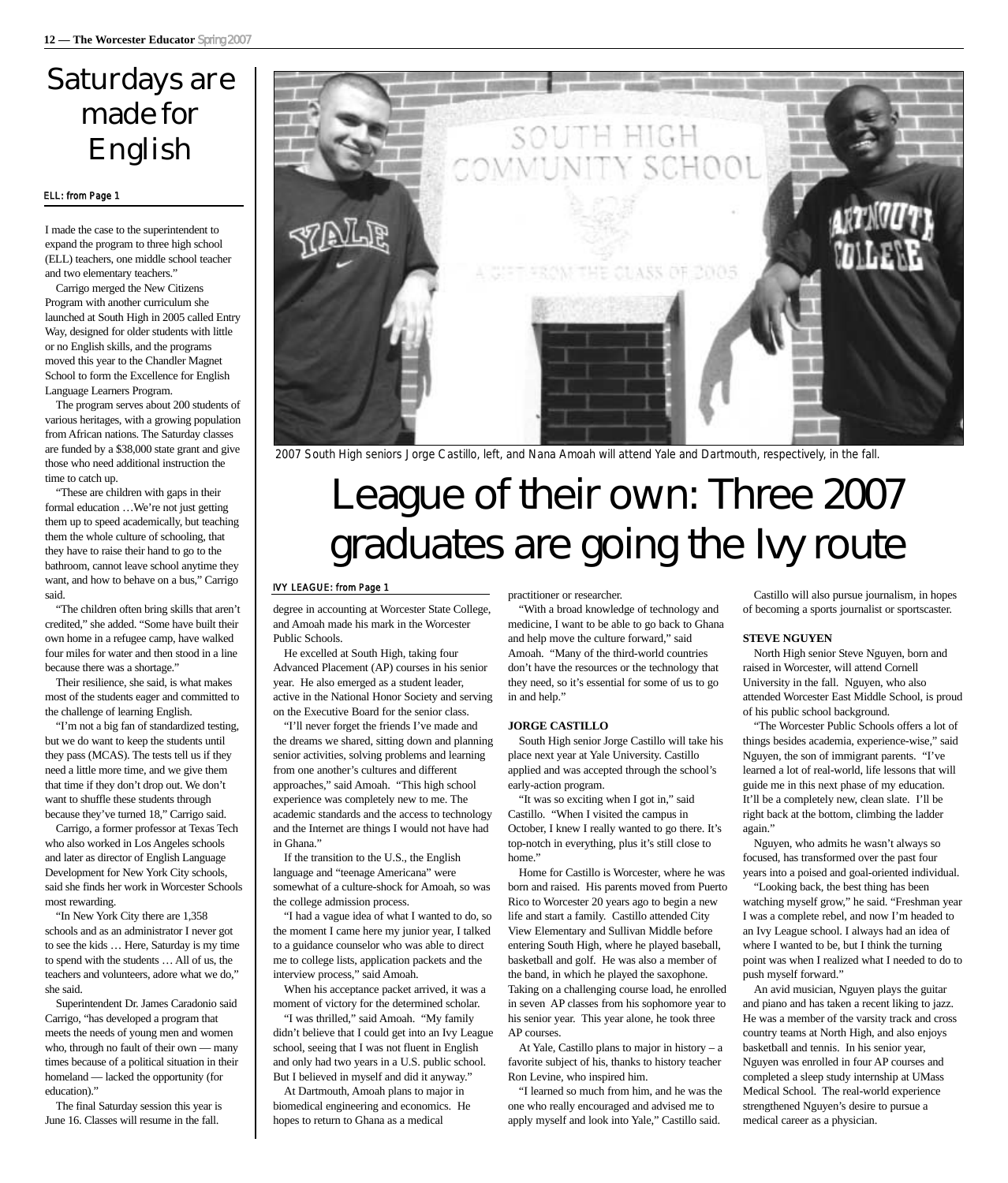## **New North High is on the horizon**

#### **BY BILL BROTHERTON**

Last fall, city leaders and educators were celebrating the news that their hard work had paid off: A state-of-the-art North High School was finally going to be built. The project, stalled since 2000 due to lack of funding, was the first statewide to receive a coveted low-interest loan from the Massachusetts School Building Authority.

And although the start of the project has been delayed a bit longer, progress continues to be made.

Paul Moosey, assistant commissioner of public works for the City of Worcester, said "work continues on a daily basis." A project management company recently was hired to work with the city. Design updates to the initial 2000 plan are moving ahead, as is finalizing a funding schedule and hiring suppliers.

Moosey said the project will involve four phases: work at the site; construction of the new school building, probably beginning about this time next year; tearing down the existing North High building; and improvements to the exterior,



The North High School building project is back on track.

including athletic fields and parking lots.

The new school will be adjacent to the current North High.

The project was temporarily put on hold, due primarily to inflation. The North High project was estimated to cost \$51 million back

in 1999. Today, it will cost about \$72 million and is being financed with a package of state building assistance grants and loans plus local funding.

It's more of a challenge to bridge those funding gaps today, but city leaders always seem able to find a way as evidenced by the new \$90 million Worcester Vocational Technical High School on Skyline Drive. In the past 20 years, the city has built nine new schools and renovated another. After reimbursements, Worcester's total cost was about \$24 million.

Worcester's students certainly deserve a new North High School. In 1980, North High was moved from Salisbury Street to the then-37-year-old Harrington Way Junior High. The present building can no longer accomodate the future needs of its students.

# **Burncoat High juniors get taste of college life**

#### **BY CAITLIN BOWLER**

This spring 15 juniors from Burncoat High School participated in the first Junior Achievement Academy, heading to Assumption College twice a week for 13 weeks to receive instruction in financial literacy and workplace readiness and get a glimpse of what college is like.

Junior Achievement of Massachusetts organized the program, which partners public high schools with a local college and a corporate sponsor to create a learning opportunity for motivated students whose natural path through high school may not necessarily lead to college.

Administrators at Burncoat were asked to identify 15 participants in the AVID program — Advancement Via Individual Determination who may have the ability and skills to go to college, but who may not go as a natural progression.

"The students self-selected to be in AVID, so they're already very motivated," said JA President Deb Hopkins.

Once selected, the group of students was transported by bus to Assumption where instructors from Hanover Insurance worked with the students for the first portion of the session,

teaching Junior Achievement's nationally recognized financial literacy curriculum.

In the second half of each bi-weekly session, Assumption students studying service learning took over and led a variety of sessions designed to familiarize the students with the college application process as well as the opportunities available to college students.

Sessions, which were held in the main building of the student union, included presentations by editors from the school newspaper, the president of the Black Students Association, and the student coordinator for intramural sports.

Other sessions were focused more on the college application process, discussing in detail the various steps that students would need to take in order to apply. Assumption's director of admissions led one session and talked to students about what admissions departments were looking for and how students could put together the most compelling application. Financial aid was another topic.

"The students involved in the JA academy have a new enthusiasm for college. College now seems not only real to them but also attainable to them," said AVID district director Patricia Clancy.

The third component to the JA Academy curriculum is a coordinated agreement with YouthWorks, managed by Worcester's Building Bright Futures With Youth, which guarantees placement in part-time jobs over the summer.

The JA Academy begins in the spring semester

of junior year and continues through fall of senior year, so that students have guidance as they assemble their college applications.

South High School had 24 students participate in another JA Academy program at Worcester State College.



Burncoat High juniors participated in the first Junior Achievement Academy at Assumption College to get a glimpse of college life.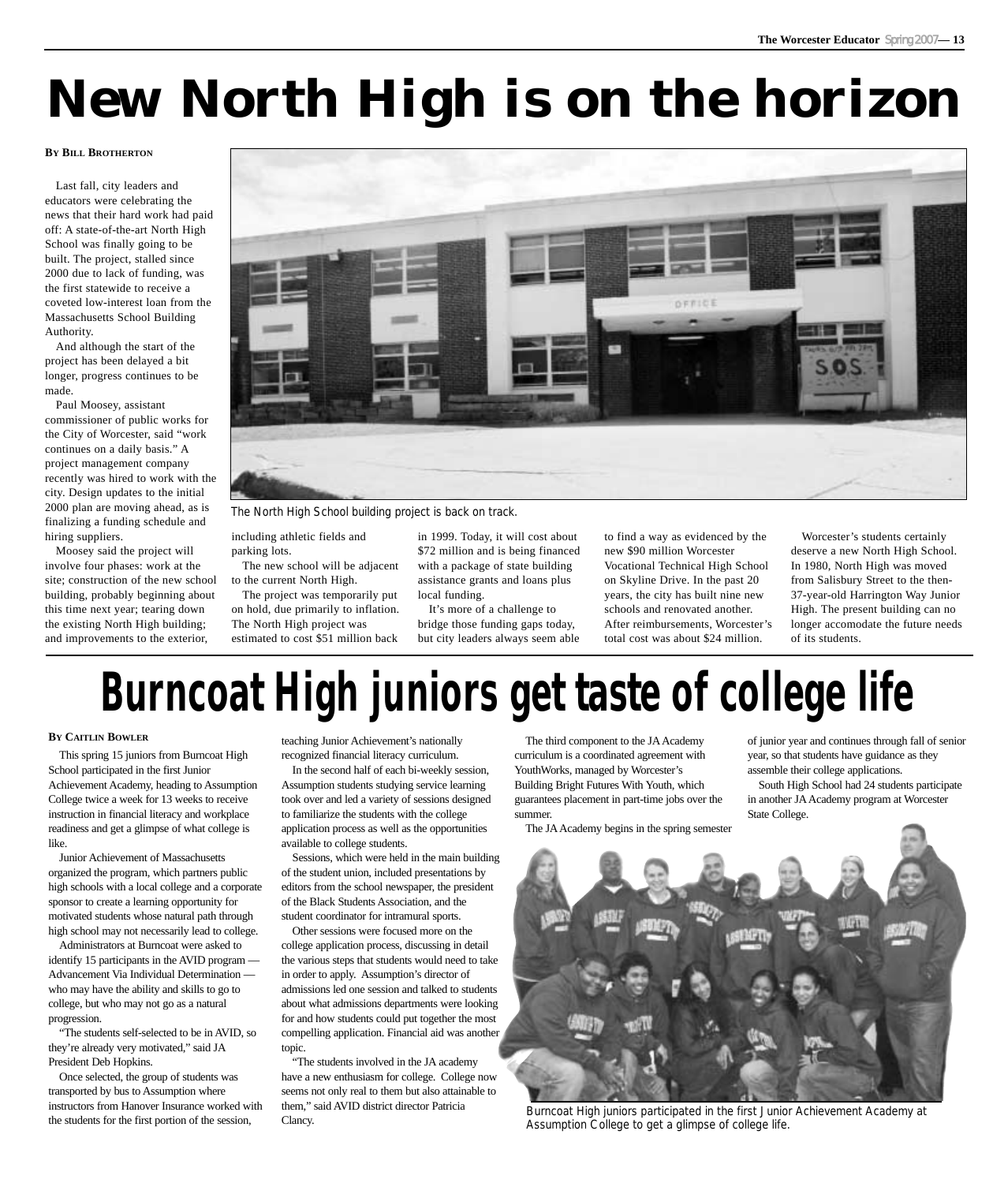(508) 799-3264

15 Claremont St., Worcester 01610

**Comprehensive Skills Center** Timothy Whalen, Coordinator 120 Granite St., Worcester 01604

**University Park Campus School**

12 Freeland St., Worcester 01603

**Worcester Alternative School**  Dr. Michael O'Neil, Coordinator 22 Waverly St., Worcester 01604

**High schools Claremont Academy** June Eressy, Principal

(508) 799-3077

(508) 799-3476 **South High School** Maureen Ciccone, Principal 170 Apricot St., Worcester 01603

(508) 799-3325

(508) 799-3591

(508) 799-3245

(508) 799-3350

(508) 799-3484

(508) 799-3490 **Gates Lane School** Bette Carr, Principal

(508) 799-3488

**Elementary schools**

Elizabeth Army, Principal

**Canterbury Street Magnet School**

129 Canterbury St., Worcester 01603

**Columbus Park Preparatory Academy** Dr. Dolores Gribouski, Principal 75 Lovell St., Worcester 01603

1238 Main St., Worcester 01603

**Middle school Sullivan Middle School** Robert Jennings, Principal 140 Apricot St., Worcester 01603

June Eressy, Principal

## WORCESTER DIRECTORY SCHOOLS

#### North Quadrant **South Quadrant**

Donald Kelly, Quadrant Manager (508) 799-3221

#### **High school**

**North High School** Dave Ellworthy, Principal 150 Harrington Way, Worcester 01604 (508) 799-3370

#### **Middle school**

**Worcester East Middle School** Rose Dawkins, Principal 420 Grafton St., Worcester 01604 (508) 799-3430

#### **Elementary schools**

**Belmont Street Community School** Dr. Susan Proulx, Principal 170 Belmont St., Worcester 01605 (508) 799-3588

**City View School** Albert Ganem, Principal 80 Prospect St., Worcester 01605 (508) 799-3670

**Grafton Street School** MaryAnn Binkoski, Principal 311 Grafton St., Worcester 01604 (508) 799-3478

**Lake View School** Margaret Bondar, Principal 133 Coburn Ave., Worcester 01604 (508) 799-3536

**Rice Square School** Kathleen Valeri, Principal 76 Massasoit Road, Worcester 01604 (508) 799-3556

**Roosevelt School** Mary Meade-Montague, Principal 1006 Grafton St., Worcester 01604 (508) 799-3482

**Union Hill School** Denise Bahosh, Principal 1 Chapin St., Worcester 01604 (508) 799-3600

#### **Goddard School**

Margaret Venditti, Quadrant Manager Marion Guerra, Principal 14 Richards St., Worcester 01603 (508) 799-3594

> **Heard Street School** Thomas Brindisi, Principal 200 Heard St., Worcester 01603 (508) 799-3525

**Quinsigamond School** Debbie Mitchell, Principal 14 Blackstone River Rd., Worcester 01607 (508) 799-3502

**Vernon Hill School** Joanna Bowolick, Principal 211 Providence St., Worcester 01607 (508) 799-3630

**Woodland Academy** Patricia E. Padilla, Principal 15 Claremont St., Worcester 01610 (508) 799-3557

#### Burncoat Quadrant

Margaret Venditti, Quadrant Manager (508) 799-3264

#### **High school**

**Burncoat High School** John Bierfeldt, Principal 179 Burncoat St., Worcester 01606 (508) 799-3300

#### **Middle school**

**Burncoat Middle School** Lisa Houlihan, Principal 135 Burncoat St., Worcester 01606 (508) 799-3390

#### **Elementary schools**

**Burncoat Street Preparatory School** Ann Swenson, Principal 526 Burncoat St., Worcester 01606 (508) 799-3537

**Clark Street Developmental Learning** 

Marie Morse, Acting Principal 280 Clark St., Worcester 01606 (508) 799-3545

**Lincoln Street School** Elaine de Araujo, Principal

549 Lincoln St., Worcester 01605 (508) 799-3504

**McGrath Elementary School** Dr. Deborah Sinkis, Principal 493 Grove St., Worcester 01605 (508) 799-3584

**Norrback Avenue School** Deborah Daley, Acting Principal 44 Malden St., Worcester 01606 (508) 799-3500

**Thorndyke Road School** Elaine Zingarelli, Principal 30 Thorndyke Road, Worcester 01606 (508) 799-3550

**Wawecus Road School** Kathleen Dion, Principal 20 Wawecus Road, Worcester 01605 (508) 799-3527

**Worcester Arts Magnet School** Susan O'Neil, Principal 15 St. Nicholas Ave., Worcester 01606 (508) 799-3575

#### Doherty Quadrant

Donald Kelley, Quadrant Manager (508) 799-3221

#### **High school**

**Doherty Memorial High School** Sally Maloney, Principal 299 Highland St., Worcester 01602 (508) 799-3270

#### **Middle school**

**Forest Grove Middle School** Maureen McCullough, Principal 495 Grove St., Worcester 01605 (508) 799-3420

#### **Elementary schools**

**Chandler Magnet School** Ivonne Perez, Principal 525 Chandler St., Worcester 01602 (508) 799-3452

#### **Chandler Street Elementary School**

Mark Berthiaume, Principal 114 Chandler St., Worcester 01609 (508) 799-3572

**Elm Park Community School** Ruthann Melancon, Principal 23 N. Ashland St., Worcester 01609 (508) 799-3568

**Flagg Street School** Dr. Sheila Graham, Principal 115 Flagg St., Worcester 01602 (508) 799-3522

**Jacob Hiatt Magnet School** Patricia Gaudette, Principal 772 Main St., Worcester 01610 (508) 799-3601

**May Street School** Dr. Karrie Allen, Principal 265 May St., Worcester 01602 (508) 799-3520

**Midland Street School** Patricia McCullough, Principal 18 Midland St., Worcester 01602 (508) 799-3548

**Nelson Place School** Malachi Kelley, Principal 35 Nelson Place, Worcester 01605 (508) 799-3506

**Tatnuck Magnet School** Thomas Pappas, Principal 1083 Pleasant St., Worcester 01602 (508) 799-3554

**West Tatnuck School** Steven Soldi, Principal 300 Mower St., Worcester 01602 (508) 799-3596

#### **Technical**

Albert Vasquez, Manager of Secondary Initiatives/Technical School, (508) 799- 3499

**Worcester Technical High School** Sheila Frias, Principal 1 Skyline Dr., Worcester 01605 (508) 799-1940

#### All aboard the prom express

Rather than limousines or cars, Burncoat High School students opted for a more modest means of transportation to get to their prom, renting a school bus.

PHOTO COURTESY OF WORCESTER TELEGRAM & GAZETTE

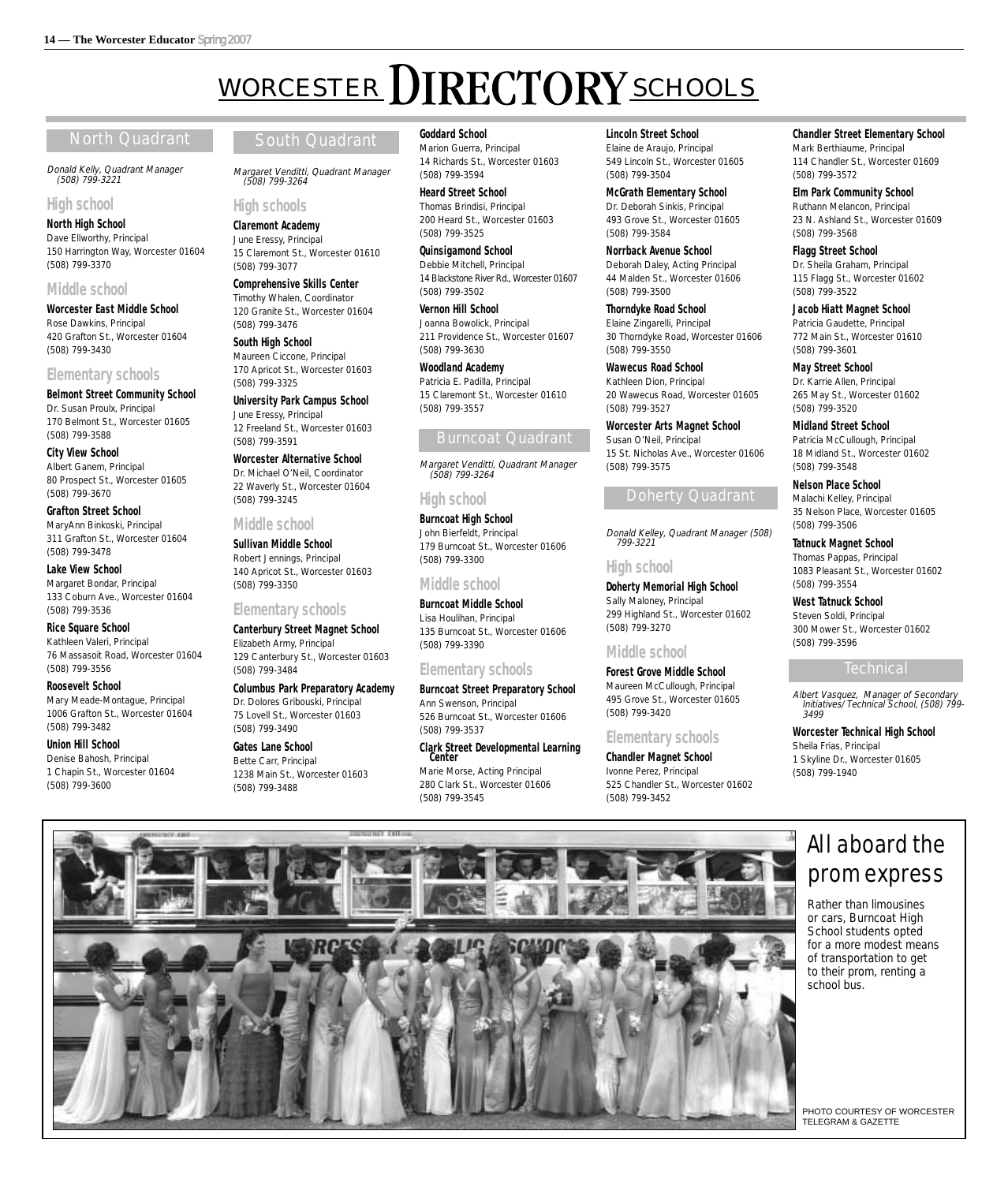#### **Elementary Schools**

#### **Chandler Elementary School**

Eager groups of sixth-graders have participated in the Weed and Seed Mock Trial Initiative for the past two years. The program is conducted under the auspices of the Worcester County District Attorney's office. Assistant District Attorney Julie Lesure and Officer John Mahan are the guiding forces behind this great learning experience. Lesure and Mahan meet weekly with the students to explain the judicial system and to coach them as they undertake assembling a plausible case scenario. Students then assume the roles of various participants in the adjudication of the case. This past year, the students were privileged to try the case in the U.S. District Courthouse.

#### **Clark Street School**

As we end the school year, Clark Street School reflects back on all the accomplishments made over the 2006-2007 school year. We have begun a library improvement program with the help of our PTO. Many new titles have been purchased for the enjoyment of our readers. We have worked to improve the outside landscaping and have purchased a new sign to communicate with our community. Our staff has worked to refine and improve instruction through a variety of professional development initiatives and we have offered many field trips so that our students could experience the walls beyond our school. We have fostered the development of fine arts through many musical performances and a schoolwide visual arts show.

#### **Flagg Street School**

Museum Night at Flagg was held on May 30 with the school transformed into a world-class art gallery featuring the works of budding 21st-century artists. All this was made possible through a Worcester Educational Developmental Foundation grant. Grant monies made it possible for our art teacher in conjunction with teachers in grades K-6 to integrate activities that correlate to the expectations of the Worcester Public Schools English language arts and art curricula. Students studied the style and history of famous artists including Degas, Van Gogh, Georgia O'Keefe, and Henri Mattise to create original designs.

#### **Heard Street Discovery Academy**

Heard Street Discovery Academy had a fantastic school year. For many years we were a very small urban school. Our population increased significantly this year as a result of the closing of New Ludlow Street Elementary School. We were very fortunate to have the room to accept more than 80 children from New Ludlow Street. What fantastic, hard-working children! Their work ethic and motivation to learn blended so nicely with the students at Heard Street Discovery Academy making it a very smooth, cohesive transition. We now have almost 300 students and we are so pleased to have the new students and parents working together to continue to strengthen our school community.

#### **Jacob Hiatt Magnet School**

The Jacob Hiatt Magnet School community is extremely proud of its accomplishments in its first year of implementation of the Mass. Department of

#### **2007 No Child Left Behind School Report Cards**

The 2007 No Child Left Behind School Report Cards are available on the Worcester Public Schools website — www.wpsweb.com.You are able to print a copy from the website. If you do not have Internet access, hard copies of the report card are available in the main office at every school building.

Education's Expanded Learning Time initiative. In redesigning our school day, we have focused on our school improvement goals, implementing rigorous learning experiences to increase the academic achievement levels of all students across all subject areas. We have increased our academic learning time dedicated to instruction in core academic areas by 30 percent and have added enrichment modules facilitated by local cultural institutions and artists in partnership with classroom teachers.

#### **May Street School**

May Street embarked on several new initiatives this year. First, we continued a previous Mill Swan tradition by working with the women's soccer team from Clark University in Kick Up the Writing. This collaborative writing project involved students in grades 4- 6 and Clark players who focused on editing, topic development and grammar. Thanks to a grant from the Metropolitian Opera Guild, students in K-2 participated in "Urban Voices," a choral music program that introduced students to a variety of musical genres each week, while instrumental lessons were introduced to intermediate students.

#### **Nelson Place**

Located in the northwest quadrant of Worcester, Nelson Place prepares students to become selfdirected, lifelong learners, skilled communicators and critical and creative thinkers. The students at Nelson Place benefit from a very active PTO, which provides many enrichment opportunities. The curriculum offers many enhanced programs such as Four Square Writing, Handwriting Without Tears, Junior Achievement, American Sign Language Chorus and Renzulli Learning. Some of the family activities include Build-A-Book, Pumpkin Night, Worcester Tornadoes Night, grade-level family activities and Community Clean-Up.

#### **Quinsigamond School**

Quinsigamond School is sponsoring an American Cancer Society Relay for Life Team for the second year in a row. More than 40 staff members and friends have agreed to take turns walking the track at Quinsigamond Community College for 24 hours in an attempt to raise awareness and funds for cancer research. On March 28, two very special members of our school community lost their battles to cancer. Our team this year will be named in their honor. To date, we have raised almost \$6000. Anyone wishing to contribute to Smile for Kyel - Hats off to Mrs. Thorell Relay for Life team, please feel free to contact the school for more information.

#### **Tatnuck Magnet School**

Tatnuck Magnet School faculty coordinated homeschool activities throughout the year. Reading is cool, Keep Math Alive and the Global Challenge were activities that required 10 minutes of studentparent work each night in pursuit of mastering basic skills in reading, math, and geography for each grade level. Together we can!

#### **Union Hill**

Union Hill School students have completed the MCAS and MAP testing and are now anxiously awaiting field trips to various places which complement subjects students have been studying in class. Students will also take part in a school wide spree day at Vernon Hill Park.

#### **Worcester Arts Magnet School**

The students at Worcester Arts Magnet School had a busy year learning grade-level standards in and through the arts. As part of their world geography studies, students in grade 6 learned about African drumming and hosted "Our Roots Are Showing," a radio show of music from around the world that was played and sung by students in all grades. This program was a takeoff on National Public Radio's weekly show "From the Top." Students in grades three and five continued a partnership with Preservation Worcester studying local historical buildings. With the visual arts teacher, students then created postcards of historic buildings in the city. The drawings will be reproduced as postcards and note cards. Students are also creating a living museum to explain local architecture and landmarks to other students and their parents. The Boston Society for Architecture funded this project.

#### **Worcester Public School I**

The A.L.L. elementary school has experienced continuous growth throughout the 2006-07 school year. As of July 1, our new school name will be Woodland Academy. Our main entrance is located on the Woodland Street side of the building. We would also like to proudly celebrate the significant academic gains our students have achieved throughout this school year. As our school community continues to foster students' academic growth and the development of respectful community members, we look forward to the many learning experiences the next school year brings.

#### **Middle Schools**

#### **Burncoat Middle**

Burncoat Middle School was the recipient of a grant from the United States Golf Association and the 21st Century Community Learning Center from the Mass. Department of Education that was used to introduce golf and a caddy program to the entire student body. Matt Moison, the golf pro at Green Hill Municipal Golf Course, taught golf to all of the physical education classes at BMS for two weeks in December 2006. From these classes, 26 students were selected to participate in an after-school caddie program. The students learned what the job of a caddie entails and they also worked on their golf game. At the completion of the program each student received a free set of golf clubs and a summer golf membership to Green Hill Golf Course. The students, 15 boys and nine girls, started working at the golf course Memorial Day weekend. They will work Saturday and Sunday throughout the summer. The student caddies also developed a yardage book that will be sold at the clubhouse throughout the season. The money earned from the sale of these books will be used to fund a college caddie scholarship for students who have participated in the program

#### **Forest Grove**

Joanna Mulkern, reading teacher at Forest Grove, read a Boston Globe article with her students about the Lost Boys of Sudan last fall. The teacher and class investigated further and arranged to have one of the lost boys, Isaac, come to visit Forest Grove. Isaac gave a presentation and showed beautiful pictures of Sudan. Ellen Morgan of Beth Israel Hospital accompanied Isaac and has been instrumental in sharing the story of the lost boys. Students in her reading class sent a soccer ball to the children in Isaac's village They traced the journey of the soccer ball through a geographical map hung on their cluster wall. On May 24, the students invited Isaac back to Forest Grove for their presentation of "Building Characters," a number of original skits composed by Mulkern and her husband. The theme of the skits reflected the trials and tribulations of being a preadolescent today. The public was invited and the class raised \$130 to help the people in Isaac's village build a school for the children.

#### **Worcester East Middle**

Worcester East Middle School entered the regional science fir at Worcester Polytechnic Institute on May 2. Under the leadership of Ms. Solomon, science department head, and Mr. Fain, science teacher, 13 students submitted science projects. It was a very exciting day for all our students because they were competing with a large number of middle school students from around the region. Each entry was examined by three judges. Two of our students, William Rosales and Gloria Plange, placed second and fourth, respectively, in the competition.

#### 2007 Summer 21st Century Community Learning Center Programs

The following sites will have morning academic programs: **A.L.L. School Belmont Burncoat Middle Canterbury Chandler Elementary Chandler Magnet City View Elm Park Goddard Grafton Street Quinsigamond Sullivan Middle Union Hill University Park Campus Worcester East Middle**

The program will operate from 8 a.m. to noon on the following dates:

**June 19-21 June 26-28 July 2 and 3 July 10-12 July 17-19**

#### 2007 Summer Community School Programs

**Canterbury Street**

**School** Noon - 8 p.m. **Chandler Elementary** Noon - 7 p.m. **Clark Street School** Noon - 7 p.m. **Elm Park Community School** Noon - 7 p.m. **Quinsigamond School** Noon - 7 p.m. **Sullivan Middle School** Noon - 7 p.m. **Worcester East Middle** Noon - 7 p.m.

All sites will be in operation for the following dates:

**June 19-21 June 26-28, July 2 and 3 July 9-11 July 16-18** 

#### **No Child Left Behind School Choice and Supplemental Educational Services**

We will be including a notice regarding specifics for NCLB school choice and NCLB supplemental educational services in the final report cards for all elementary students attending No Child Left Behind identified schools in need of improvement. If you would like more information about either of these programs, please call Janet Lyons, Title I Coordinator, at 508-799-3110, or email lyonsj@worc.k12.ma.us by Tuesday, July 31, 2007.